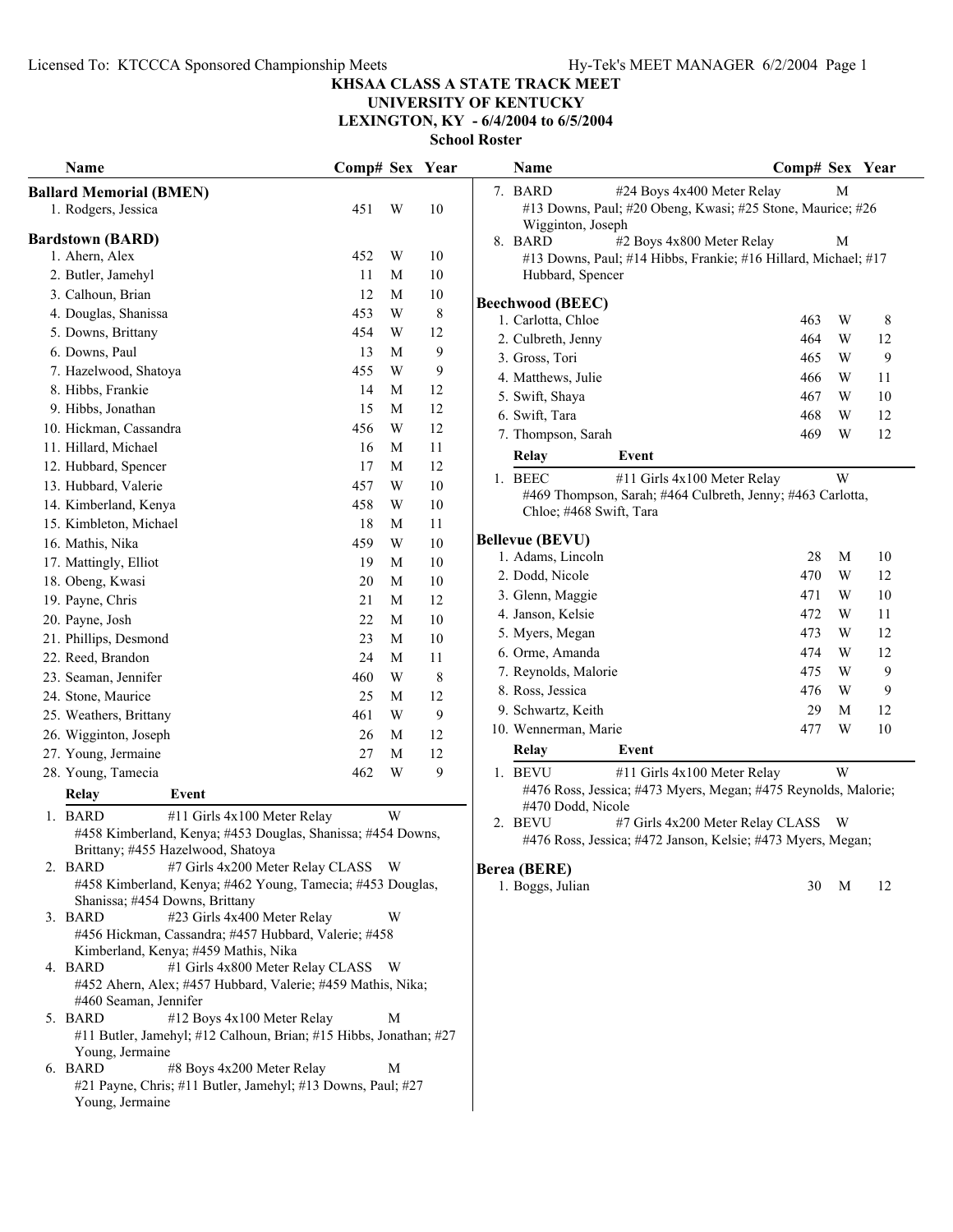# **UNIVERSITY OF KENTUCKY**

**LEXINGTON, KY - 6/4/2004 to 6/5/2004**

**School Roster**

| Name                                                                                        | Comp# Sex Year |                         |              | Name                         |                                                                  | Comp# Sex Year |              |                  |
|---------------------------------------------------------------------------------------------|----------------|-------------------------|--------------|------------------------------|------------------------------------------------------------------|----------------|--------------|------------------|
| <b>Bethlehem (BHEM)</b>                                                                     |                |                         |              | 2. BISB                      | #7 Girls 4x200 Meter Relay CLASS W                               |                |              |                  |
| 1. Ballard, Kate                                                                            | 478            | W                       | 11           |                              | #499 Weckbach, Lindsay; #492 Moore, Jamie; #486 Goetz, Erica;    |                |              |                  |
| 2. Jackson, Billy                                                                           | 31             | M                       | 9            | #498 Waters, Stephanie       |                                                                  |                |              |                  |
| 3. Lyvers, Brittany                                                                         | 479            | W                       | 10           | 3. BISB                      | #23 Girls 4x400 Meter Relay                                      |                | W            |                  |
| 4. Ritchie, David                                                                           | 32             | M                       | 12           |                              | #486 Goetz, Erica; #500 Young, Jill; #484 Bales, Lauren; #485    |                |              |                  |
| 5. Snyder, Katlin                                                                           | 480            | W                       | 9            | Butsch, Molly<br>4. BISB     | #1 Girls 4x800 Meter Relay CLASS W                               |                |              |                  |
| 6. Snyder, Mallory                                                                          | 481            | W                       | 12           |                              | #485 Butsch, Molly; #488 Harris, Chelsea; #490 Huber, Nicole;    |                |              |                  |
| 7. Stanley, Brittany                                                                        | 482            | W                       | 11           | #486 Goetz, Erica            |                                                                  |                |              |                  |
| 8. Strasinger, Laura                                                                        | 483            | $\mathbf W$             | $10\,$       | 5. BISB                      | #24 Boys 4x400 Meter Relay                                       |                | M            |                  |
| 9. Wilson, Darvell                                                                          | 33             | M                       | 12           |                              | #43 Schuchter, Danny; #36 Heil, Joey; #35 Dietrich, Sam; #34     |                |              |                  |
| <b>Relay</b><br>Event                                                                       |                |                         |              | Beane, Eric                  |                                                                  |                |              |                  |
| 1. BHEM<br>#7 Girls 4x200 Meter Relay CLASS                                                 |                | W <sub>\</sub>          |              | 6. BISB                      | #2 Boys 4x800 Meter Relay                                        |                | М            |                  |
| #483 Strasinger, Laura; #481 Snyder, Mallory; #478 Ballard, Kate;<br>#482 Stanley, Brittany |                |                         |              | Eric                         | #40 Ritchie, Jason; #36 Heil, Joey; #42 Schmidt, Chad; #34 Beane |                |              |                  |
| #23 Girls 4x400 Meter Relay<br>2. BHEM                                                      |                | W                       |              | <b>Brown (BROW)</b>          |                                                                  |                |              |                  |
| #483 Strasinger, Laura; #481 Snyder, Mallory; #480 Snyder,                                  |                |                         |              | 1. Halsell, Robert           |                                                                  | 44             | M            | 12               |
| Katlin; #478 Ballard, Kate                                                                  |                |                         |              | 2. McRoberts, Kelly          |                                                                  | 501            | W            | $\boldsymbol{7}$ |
| <b>Bishop Brossart (BISB)</b>                                                               |                |                         |              | Campbellsville (CAMP)        |                                                                  |                |              |                  |
| 1. Bales, Lauren                                                                            | 484            | W                       | 12           | 1. Anderson, Anthony         |                                                                  | 45             | M            | 9                |
| 2. Beane, Eric                                                                              | 34             | M                       | 11           | 2. Anderson, Chris           |                                                                  | 46             | M            | 11               |
| 3. Butsch, Molly                                                                            | 485            | W                       | 10           | 3. Goff, Somer               |                                                                  | 502            | W            |                  |
| 4. Dietrich, Sam                                                                            | 35             | M                       | 11           | 4. Perkins, Isaiah           |                                                                  | 47             | M            | 10               |
| 5. Goetz, Erica                                                                             | 486            | W                       | 12           | 5. Thornton, Dewayne         |                                                                  | 48             | M            | 11               |
| 6. Harris, Ashley                                                                           | 487            | W                       | 12           |                              |                                                                  |                |              |                  |
| 7. Harris, Chelsea                                                                          | 488            | W                       | 9            | Relay                        | Event                                                            |                |              |                  |
| 8. Heil, Jill                                                                               | 489            | W                       | 9            | 1. CAMP                      | #12 Boys 4x100 Meter Relay                                       |                | $\mathbf{M}$ |                  |
| 9. Heil, Joey                                                                               | 36             | M                       | 12           | Anthony; #46 Anderson, Chris | #48 Thornton, Dewayne; #47 Perkins, Isaiah; #45 Anderson,        |                |              |                  |
| 10. Huber, Nicole                                                                           | 490            | $\mathbf W$             | $\mathbf{9}$ |                              |                                                                  |                |              |                  |
| 11. Kremer, Allison                                                                         | 491            | W                       | 12           |                              |                                                                  |                |              |                  |
| 12. McCluskey, Mike                                                                         | 37             | M                       | 12           |                              |                                                                  |                |              |                  |
| 13. Moore, Jamie                                                                            | 492            | $\mathbf W$             | 11           |                              |                                                                  |                |              |                  |
| 14. Negal, Jen                                                                              | 493            | W                       | 10           |                              |                                                                  |                |              |                  |
| 15. Neiser, Beth                                                                            | 494            | W                       | 10           |                              |                                                                  |                |              |                  |
| 16. O'Hara, Ryan                                                                            | 38             | M                       | 11           |                              |                                                                  |                |              |                  |
| 17. Reidel, Joey                                                                            | 39             | M                       | 9            |                              |                                                                  |                |              |                  |
| 18. Ritchie, Jason                                                                          | 40             | $\mathbf M$             | 11           |                              |                                                                  |                |              |                  |
| 19. Ruth, Lisa                                                                              | 495            | $\mathbf W$             | 10           |                              |                                                                  |                |              |                  |
| 20. Sanker, Kenny                                                                           | 41             | $\mathbf M$             | 11           |                              |                                                                  |                |              |                  |
| 21. Schmidt, Chad                                                                           | 42             | M                       | 10           |                              |                                                                  |                |              |                  |
| 22. Schuchter, Danny                                                                        | 43             | M                       | 11           |                              |                                                                  |                |              |                  |
| 23. Simon, Michelle                                                                         | 496            | $\ensuremath{\text{W}}$ | 10           |                              |                                                                  |                |              |                  |
| 24. Stock, Kristin                                                                          | 497            | $\ensuremath{\text{W}}$ | 11           |                              |                                                                  |                |              |                  |
| 25. Waters, Stephanie                                                                       | 498            | W                       | 12           |                              |                                                                  |                |              |                  |
| 26. Weckbach, Lindsay                                                                       | 499            | W                       | 10           |                              |                                                                  |                |              |                  |
| 27. Young, Jill                                                                             | 500            | W                       | 12           |                              |                                                                  |                |              |                  |
|                                                                                             |                |                         |              |                              |                                                                  |                |              |                  |
| Relay<br>Event                                                                              |                |                         |              |                              |                                                                  |                |              |                  |

1. BISB #11 Girls 4x100 Meter Relay W

#499 Weckbach, Lindsay; #492 Moore, Jamie; #494 Neiser, Beth; #495 Ruth, Lisa

| Name                   |                                                                   | Comp# Sex Year |   |    |
|------------------------|-------------------------------------------------------------------|----------------|---|----|
| 2. BISB                | #7 Girls 4x200 Meter Relay CLASS W                                |                |   |    |
|                        | #499 Weckbach, Lindsay; #492 Moore, Jamie; #486 Goetz, Erica;     |                |   |    |
| #498 Waters, Stephanie |                                                                   |                |   |    |
| 3. BISB                | #23 Girls 4x400 Meter Relay                                       |                | W |    |
|                        | #486 Goetz, Erica; #500 Young, Jill; #484 Bales, Lauren; #485     |                |   |    |
| Butsch, Molly          |                                                                   |                |   |    |
| 4. BISB                | #1 Girls 4x800 Meter Relay CLASS W                                |                |   |    |
|                        | #485 Butsch, Molly; #488 Harris, Chelsea; #490 Huber, Nicole;     |                |   |    |
| #486 Goetz, Erica      |                                                                   |                |   |    |
| 5. BISB                | #24 Boys 4x400 Meter Relay                                        |                | М |    |
|                        | #43 Schuchter, Danny; #36 Heil, Joey; #35 Dietrich, Sam; #34      |                |   |    |
| Beane, Eric            |                                                                   |                |   |    |
| 6. BISB                | #2 Boys 4x800 Meter Relay                                         |                | М |    |
|                        | #40 Ritchie, Jason; #36 Heil, Joey; #42 Schmidt, Chad; #34 Beane, |                |   |    |
| Eric                   |                                                                   |                |   |    |
| <b>Brown (BROW)</b>    |                                                                   |                |   |    |
| 1. Halsell, Robert     |                                                                   | 44             | M | 12 |
| 2. McRoberts, Kelly    |                                                                   | 501            | W | 7  |
|                        |                                                                   |                |   |    |
| Campbellsville (CAMP)  |                                                                   |                |   |    |
| 1. Anderson, Anthony   |                                                                   | 45             | M | 9  |
| 2. Anderson, Chris     |                                                                   | 46             | M | 11 |
| 3. Goff, Somer         |                                                                   | 502 W          |   |    |
| 4. Perkins, Isaiah     |                                                                   | 47             | M | 10 |
| 5. Thornton, Dewayne   |                                                                   | 48             | M | 11 |
| Relay                  | Event                                                             |                |   |    |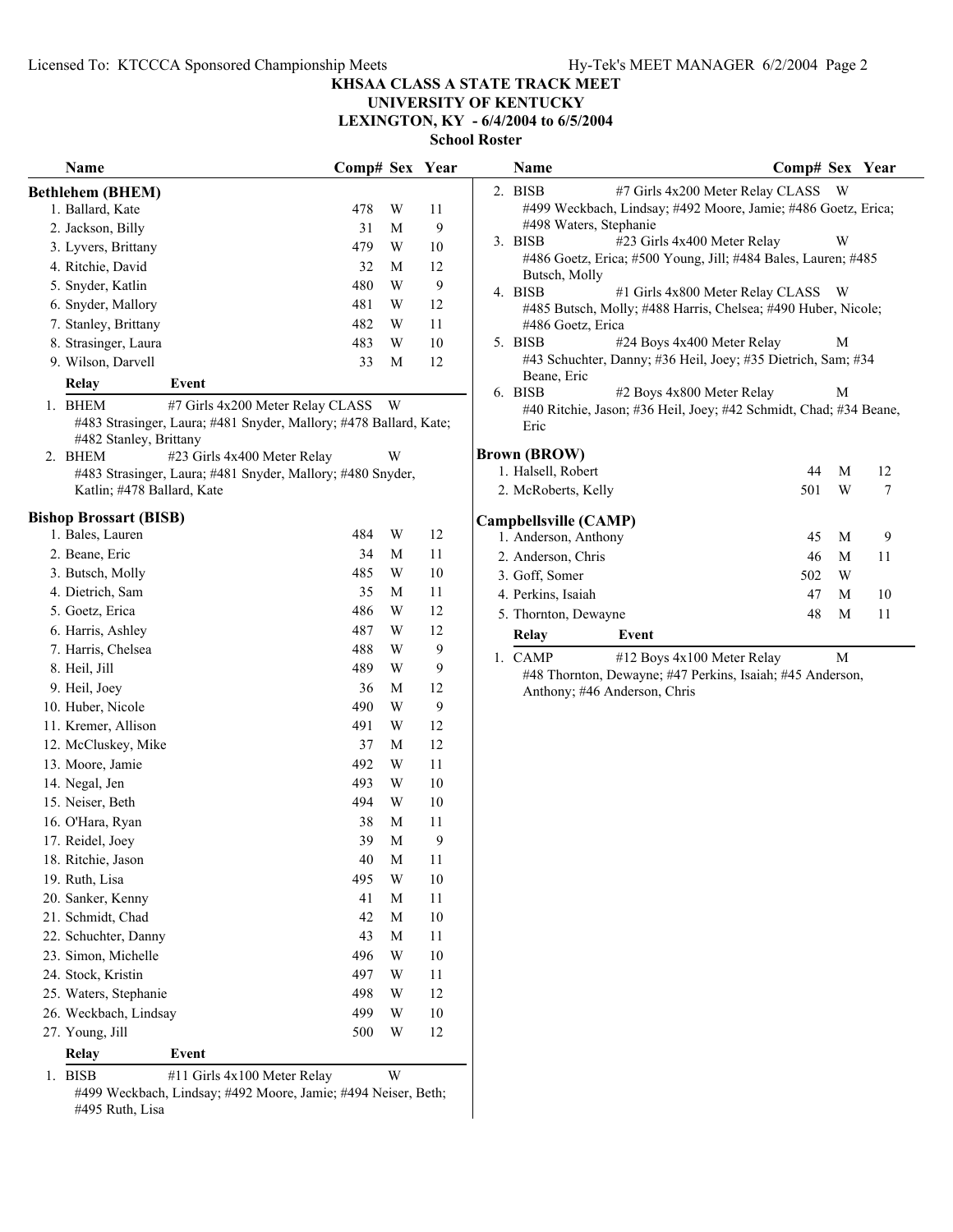**Name Comp# Sex Year** 

### **KHSAA CLASS A STATE TRACK MEET**

## **UNIVERSITY OF KENTUCKY**

**LEXINGTON, KY - 6/4/2004 to 6/5/2004**

**School Roster**

|    | Name                                                                          | Comp# Sex Year |   |    |
|----|-------------------------------------------------------------------------------|----------------|---|----|
|    | <b>Christian Academy - Louis (CA-L)</b>                                       |                |   |    |
|    | 1. Anderson, Bethany                                                          | 503            | W | 10 |
|    | 2. Flaherty, Lauren                                                           | 504            | W | 12 |
|    | 3. Forrest, Mason                                                             | 505            | W | 10 |
|    | 4. Furtkamp, Sarah                                                            | 506            | W | 12 |
|    | 5. Graham, Joellyn                                                            | 507            | W | 12 |
|    | 6. Hart, Courtney                                                             | 508            | W | 10 |
|    | 7. Hatfield, Rachel                                                           | 509            | W | 12 |
|    | 8. Karrer, Katie                                                              | 510            | W | 9  |
|    | 9. Marshall, Randi                                                            | 511            | W | 9  |
|    | 10. Nwachukwu, Jennifer                                                       | 512            | W | 8  |
|    | 11. O'Donnell, Mandy                                                          | 513            | W | 10 |
|    | 12. Read, Morgan                                                              | 514            | W | 9  |
|    | 13. Rowland, Lynz                                                             | 515            | W | 10 |
|    | 14. Tatum, Scott                                                              | 49             | М | 12 |
|    | 15. Walker, Elizabeth                                                         | 516            | W | 11 |
|    | 16. Weedman, Daniel                                                           | 50             | М | 10 |
|    | Event<br>Relay                                                                |                |   |    |
|    | 1. CA-L<br>#11 Girls 4x100 Meter Relay                                        |                | W |    |
|    | #504 Flaherty, Lauren; #514 Read, Morgan; #512 Nwachukwu,                     |                |   |    |
|    | Jennifer; #511 Marshall, Randi<br>2. CA-L<br>#7 Girls 4x200 Meter Relay CLASS |                |   |    |
|    | #505 Forrest, Mason; #504 Flaherty, Lauren; #511 Marshall,                    |                | W |    |
|    | Randi; #512 Nwachukwu, Jennifer                                               |                |   |    |
|    | 3. CA-L<br>#23 Girls 4x400 Meter Relay                                        |                | W |    |
|    | #505 Forrest, Mason; #507 Graham, Joellyn; #515 Rowland, Lynz;                |                |   |    |
|    | #503 Anderson, Bethany                                                        |                |   |    |
|    | #1 Girls 4x800 Meter Relay CLASS<br>4. CA-L                                   |                | W |    |
|    | #509 Hatfield, Rachel; #515 Rowland, Lynz; #513 O'Donnell,                    |                |   |    |
|    | Mandy; #508 Hart, Courtney                                                    |                |   |    |
|    | <b>Christian Fellowship (CFEL)</b>                                            |                |   |    |
|    | 1. Deguire, Sean                                                              | 51             | М | 12 |
|    | Cordia (CORD)                                                                 |                |   |    |
|    | 1. Caudill, April                                                             | 517            | W | 12 |
|    |                                                                               |                |   |    |
|    | <b>Covington Latin (COVL)</b>                                                 |                |   |    |
|    | 1. Beck, Holly                                                                | 518            | W | 9  |
|    | 2. Belland, Natalia                                                           | 519            | W | 12 |
|    | 3. Martin, Rachel                                                             | 520            | W | 9  |
|    | 4. Osborne, Leslie                                                            | 521            | W | 9  |
|    | 5. Simotis, Lindsay                                                           | 522            | W | 9  |
|    | 6. Smith, Dominic                                                             | 52             | M | 11 |
|    | 7. Stone, Meg                                                                 | 523            | W | 9  |
|    | 8. Vrabel, JoAnn                                                              | 524            | W | 9  |
|    | Event<br>Relay                                                                |                |   |    |
| 1. | COVL<br>#1 Girls 4x800 Meter Relay CLASS                                      |                | W |    |
|    | #521 Osborne, Leslie; #524 Vrabel, JoAnn; #518 Beck, Holly;                   |                |   |    |
|    | #519 Belland, Natalia                                                         |                |   |    |
|    | <b>Crittenden County (CRIT)</b>                                               |                |   |    |
|    | 1. Cozart, Breanna                                                            | 525            | W | 8  |
|    | 2. Guess, T.K.                                                                | 53             | М | 10 |

|             | 3. Hill, Tim                                                               |                                                                  | 54  | M | 11 |  |  |  |  |  |
|-------------|----------------------------------------------------------------------------|------------------------------------------------------------------|-----|---|----|--|--|--|--|--|
|             | 4. Moss, Demetric                                                          |                                                                  | 55  | M | 12 |  |  |  |  |  |
|             | 5. Moss, Shawnte                                                           |                                                                  | 56  | M | 11 |  |  |  |  |  |
|             | 6. Sorina, Jeramie                                                         |                                                                  | 57  | M | 7  |  |  |  |  |  |
|             | 7. Steele, Shawn                                                           |                                                                  | 58  | M | 12 |  |  |  |  |  |
|             | 8. Thompson, Sean                                                          |                                                                  | 59  | M | 12 |  |  |  |  |  |
|             | Relay                                                                      | Event                                                            |     |   |    |  |  |  |  |  |
|             | 1. CRIT                                                                    | #12 Boys 4x100 Meter Relay                                       |     | M |    |  |  |  |  |  |
|             | Tim                                                                        | #56 Moss, Shawnte; #58 Steele, Shawn; #53 Guess, T.K.; #54 Hill, |     |   |    |  |  |  |  |  |
| $2_{\cdot}$ | <b>CRIT</b>                                                                | #8 Boys 4x200 Meter Relay                                        |     | M |    |  |  |  |  |  |
|             |                                                                            | #58 Steele, Shawn; #53 Guess, T.K.; #59 Thompson, Sean; #56      |     |   |    |  |  |  |  |  |
|             | Moss, Shawnte                                                              |                                                                  |     |   |    |  |  |  |  |  |
|             | <b>Cumberland County (CUCO)</b><br>1. Alexander, Jon Eric<br>60<br>M<br>12 |                                                                  |     |   |    |  |  |  |  |  |
|             |                                                                            |                                                                  |     |   |    |  |  |  |  |  |
|             | 2. Alexander, Ken                                                          |                                                                  | 61  | M | 11 |  |  |  |  |  |
|             | 3. Allen, Jamie                                                            |                                                                  | 62  | M | 11 |  |  |  |  |  |
|             | 4. Anderson, Thomas                                                        |                                                                  | 63  | M | 10 |  |  |  |  |  |
|             | 5. Dicken, Cliff                                                           |                                                                  | 64  | M | 11 |  |  |  |  |  |
|             | 6. Duvall, Josh                                                            |                                                                  | 65  | M | 12 |  |  |  |  |  |
|             | 7. Garmon, Kenny                                                           |                                                                  | 66  | M | 11 |  |  |  |  |  |
|             | 8. Jackson, Enchanta                                                       |                                                                  | 526 | W | 11 |  |  |  |  |  |
|             | 9. Long, Chad                                                              |                                                                  | 67  | M | 10 |  |  |  |  |  |
|             | 10. McCutchen, Adam                                                        |                                                                  | 68  | M | 11 |  |  |  |  |  |
|             | 11. Staten, Colbie                                                         |                                                                  | 527 | W | 11 |  |  |  |  |  |
|             | Relay                                                                      | Event                                                            |     |   |    |  |  |  |  |  |

1. CUCO #24 Boys 4x400 Meter Relay M #67 Long, Chad; #61 Alexander, Ken; #68 McCutchen, Adam; #65 Duvall, Josh<br>2. CUCO

#2 Boys 4x800 Meter Relay M #61 Alexander, Ken; #64 Dicken, Cliff; #66 Garmon, Kenny; #68 McCutchen, Adam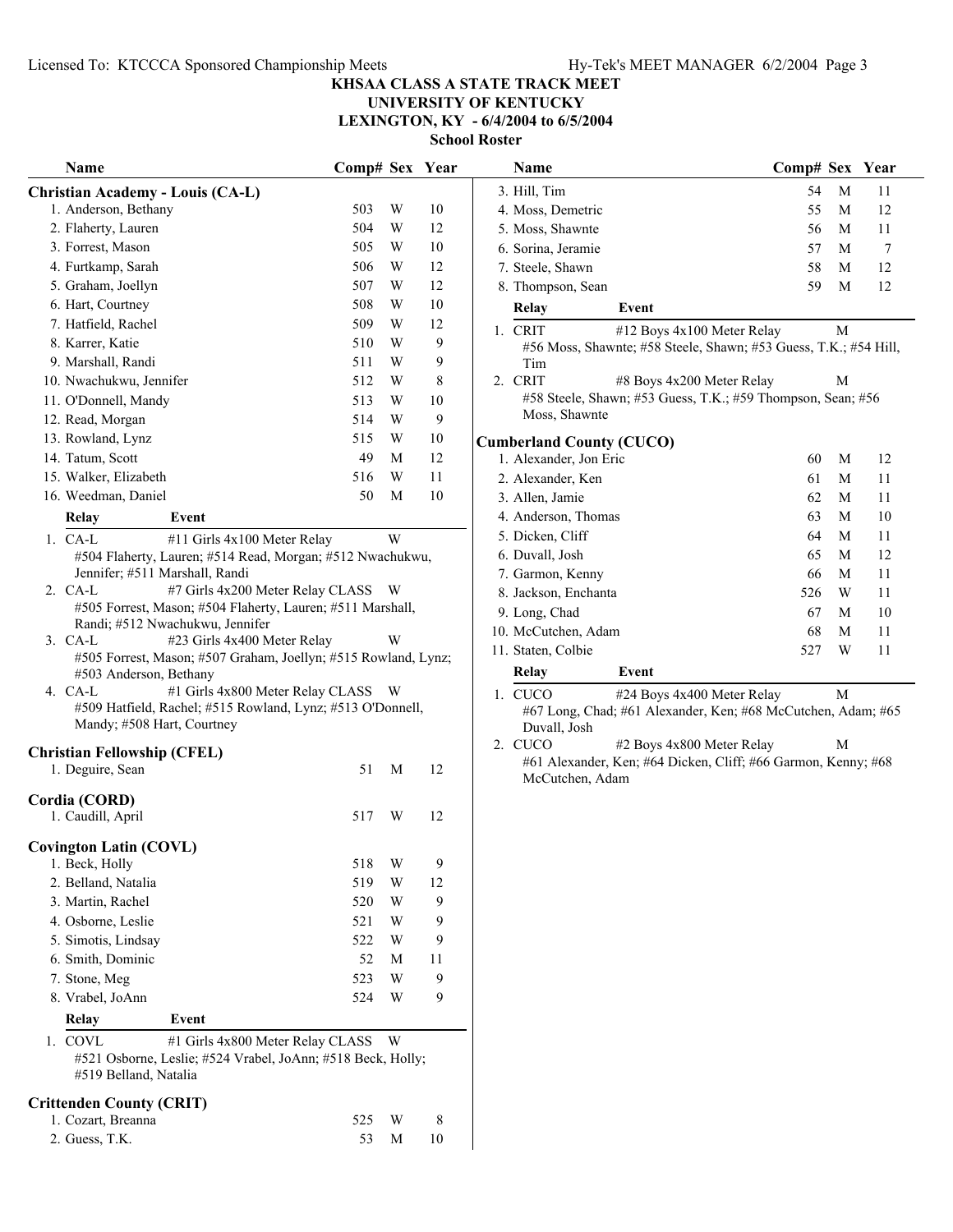## **UNIVERSITY OF KENTUCKY**

**LEXINGTON, KY - 6/4/2004 to 6/5/2004**

| Name                                                                                                          | Comp# Sex Year |        |                  | Name                                                                              | Comp# Sex Year |             |             |
|---------------------------------------------------------------------------------------------------------------|----------------|--------|------------------|-----------------------------------------------------------------------------------|----------------|-------------|-------------|
| Danville (DANV)                                                                                               |                |        |                  | <b>Dawson Springs (DAWS)</b>                                                      |                |             |             |
| 1. Andrew, Ashley                                                                                             | 528            | W      | 11               | 1. Chappell, Brandon                                                              | 82             | M           | 12          |
| 2. Bailey, Miranda                                                                                            | 529            | W      | 7                | 2. Martin, Heather                                                                | 544            | W           | 9           |
| 3. Baughman, Darius                                                                                           | 69             | M      | 10               | 3. Mills, Chelsea                                                                 | 545            | W           | 8           |
| 4. Bearlien, Brittany                                                                                         | 530            | W      | 9                |                                                                                   |                |             |             |
| 5. Brand, Kayla                                                                                               | 531            | W      | $\boldsymbol{7}$ | Dayton (DAYT)                                                                     |                |             |             |
| 6. Carter, Ben                                                                                                | 70             | M      | 12               | 1. Anderson, Tim                                                                  | 83             | M           | 11          |
| 7. Donehy, Justin                                                                                             | 71             | M      | 11               | 2. Beckner, Lester                                                                | 84             | M           | 11          |
| 8. Frye, Djuan                                                                                                | 72             | M      | 12               | 3. Buschle, T.J.                                                                  | 85             | M           | 11          |
| 9. Guest, Jordan                                                                                              | 73             | M      | 12               | 4. Haire, Justin                                                                  | 86             | M           | 7           |
| 10. Hempel, Ross                                                                                              | 74             | M      | $\,$ 8 $\,$      | 5. Hall, Phillip                                                                  | 87             | M           | 11          |
| 11. Houston, Spencer                                                                                          | 75             | M      | 10               | 6. Mastruserio, Doug                                                              | 88             | M           | 11          |
| 12. Jenkins, Rebecca                                                                                          | 532            | W      | 11               | 7. Ridder, Roman                                                                  | 89             | M           | 11          |
| 13. Miller, Shatoniah                                                                                         | 533            | W      | 12               | 8. Stewart, Tim                                                                   | 90             | M           | 10          |
| 14. Moore, Avery                                                                                              | 76             | M      | $\mathbf{9}$     | 9. Taylor, Anthony                                                                | 91             | M           | 12          |
| 15. Morris, Daylen                                                                                            | 77             | M      | 9                | 10. Tursany, Shawn                                                                | 92             | $\mathbf M$ | 11          |
| 16. Napier, Krystal                                                                                           | 534            | W      | 11               | 11. Young, Chris                                                                  | 93             | M           | $\,$ 8 $\,$ |
| 17. Pace, Diamond                                                                                             | 535            | W      | 4                | Relay<br>Event                                                                    |                |             |             |
| 18. Payne, Allie                                                                                              | 536            | W      | 9                | 1. DAYT<br>#12 Boys 4x100 Meter Relay                                             |                | $\mathbf M$ |             |
| 19. Payne, Andrea                                                                                             | 537            | W      | $\,$ 8 $\,$      | #83 Anderson, Tim; #90 Stewart, Tim; #84 Beckner, Lester; #91                     |                |             |             |
| 20. Payne, Roderick                                                                                           | 78             | M      | 11               | Taylor, Anthony                                                                   |                |             |             |
| 21. Peavler, Sarah                                                                                            | 538            | W      | 11               | 2. DAYT<br>#8 Boys 4x200 Meter Relay                                              |                | М           |             |
| 22. Penix, Charles                                                                                            | 79             | M      | 12               | #91 Taylor, Anthony; #84 Beckner, Lester; #90 Stewart, Tim; #83                   |                |             |             |
| 23. Penix, Tequisha                                                                                           | 539            | W      | $\boldsymbol{9}$ | Anderson, Tim                                                                     |                |             |             |
|                                                                                                               | 540            | W      | $\,$ 8 $\,$      | <b>Evarts (EVAR)</b>                                                              |                |             |             |
| 24. Pittman, Molly                                                                                            |                |        |                  | 1. Mclain, Vanessa                                                                | 546            | W           | 12          |
| 25. Snapp, Kaitlin                                                                                            | 541<br>80      | W<br>M | 4                |                                                                                   |                |             |             |
| 26. Strode, BJ                                                                                                |                |        | 9                | <b>Fairview (FVIE)</b>                                                            | 94             | M           |             |
| 27. Stroup, Caroline                                                                                          | 542            | W      | $\,$ 8 $\,$      | 1. Barker, Alex                                                                   |                |             | 9           |
| 28. Turner, Kelvin                                                                                            | 81             | M      | $11\,$           | 2. Boyd, Ally                                                                     | 547            | W           | 10          |
| 29. Watson, Riona                                                                                             | 543            | W      | $\,$ 8 $\,$      | 3. Hanshaw, Jessica                                                               | 548            | W           | 10          |
| <b>Relay</b><br>Event                                                                                         |                |        |                  | 4. Hanshaw, Sarah                                                                 | 549            | W           | $10\,$      |
| 1. DANV<br>#11 Girls 4x100 Meter Relay                                                                        |                | W      |                  | 5. Hood, Tristen                                                                  | 550            | W           | 11          |
| #536 Payne, Allie; #537 Payne, Andrea; #532 Jenkins, Rebecca;                                                 |                |        |                  | 6. Litteral, Amber                                                                | 551            | W           | 11          |
| #534 Napier, Krystal                                                                                          |                |        |                  | 7. Musick, Mandy                                                                  | 552            | W           | 10          |
| 2. DANV<br>#7 Girls 4x200 Meter Relay CLASS W<br>#536 Payne, Allie; #539 Penix, Tequisha; #537 Payne, Andrea; |                |        |                  | 8. Preston, LaShea                                                                | 553            | W           | 12          |
| #532 Jenkins, Rebecca                                                                                         |                |        |                  | Relay<br>Event                                                                    |                |             |             |
| 3. DANV<br>#23 Girls 4x400 Meter Relay                                                                        |                | W      |                  | 1. FVIE<br>#23 Girls 4x400 Meter Relay                                            |                | W           |             |
| #534 Napier, Krystal; #542 Stroup, Caroline; #530 Bearlien,                                                   |                |        |                  | #551 Litteral, Amber; #547 Boyd, Ally; #552 Musick, Mandy;                        |                |             |             |
| Brittany; #531 Brand, Kayla                                                                                   |                |        |                  | #553 Preston, LaShea                                                              |                |             |             |
| #1 Girls 4x800 Meter Relay CLASS W<br>4. DANV                                                                 |                |        |                  | #1 Girls 4x800 Meter Relay CLASS W<br>2. FVIE                                     |                |             |             |
| #530 Bearlien, Brittany; #529 Bailey, Miranda; #535 Pace,                                                     |                |        |                  | #547 Boyd, Ally; #551 Litteral, Amber; #549 Hanshaw, Sarah;<br>#552 Musick, Mandy |                |             |             |
| Diamond; #540 Pittman, Molly                                                                                  |                |        |                  |                                                                                   |                |             |             |
| #12 Boys 4x100 Meter Relay<br>5. DANV                                                                         |                | M      |                  |                                                                                   |                |             |             |
| #78 Payne, Roderick; #77 Morris, Daylen; #81 Turner, Kelvin; #79<br>Penix, Charles                            |                |        |                  |                                                                                   |                |             |             |
| 6. DANV<br>#8 Boys 4x200 Meter Relay                                                                          |                | M      |                  |                                                                                   |                |             |             |
| #78 Payne, Roderick; #77 Morris, Daylen; #81 Turner, Kelvin; #73                                              |                |        |                  |                                                                                   |                |             |             |
| Guest, Jordan                                                                                                 |                |        |                  |                                                                                   |                |             |             |
| 7. DANV<br>#24 Boys 4x400 Meter Relay                                                                         |                | M      |                  |                                                                                   |                |             |             |
| #81 Turner, Kelvin; #73 Guest, Jordan; #72 Frye, Djuan; #78<br>Payne, Roderick                                |                |        |                  |                                                                                   |                |             |             |
|                                                                                                               |                |        |                  |                                                                                   |                |             |             |
|                                                                                                               |                |        |                  |                                                                                   |                |             |             |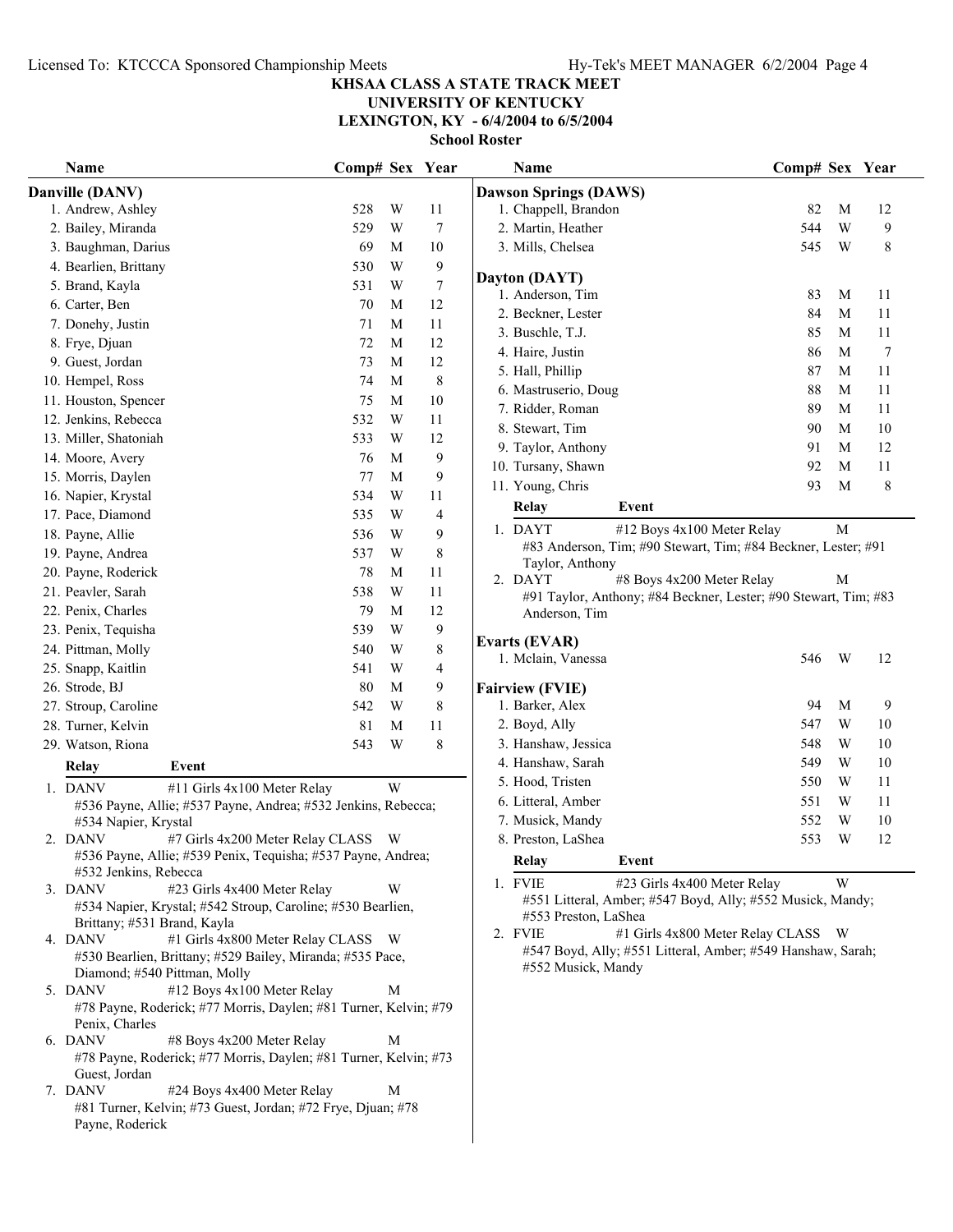## **UNIVERSITY OF KENTUCKY**

**LEXINGTON, KY - 6/4/2004 to 6/5/2004**

| Name                                                                                                      | Comp# Sex Year |   |              | Name                                                                                       | Comp# Sex Year |   |                  |
|-----------------------------------------------------------------------------------------------------------|----------------|---|--------------|--------------------------------------------------------------------------------------------|----------------|---|------------------|
| Fort Knox (FTKN)                                                                                          |                |   |              | 3. Turner, Catrina                                                                         | 567            | W | 11               |
| 1. Bailey, Cherrelle                                                                                      | 554            | W | $10\,$       |                                                                                            |                |   |                  |
| 2. Brown, Domonique                                                                                       | 555            | W | 12           | <b>Glasgow (GLAS)</b>                                                                      | 109            | M |                  |
| 3. Bryant, Kezia                                                                                          | 556            | W | $\mathbf{9}$ | 1. Paige, Casey                                                                            |                |   |                  |
| 4. Butts, Kareesha                                                                                        | 557            | W | 11           | <b>Green County (GREE)</b>                                                                 |                |   |                  |
| 5. Dright, Aurnell                                                                                        | 95             | M | 12           | 1. Buchanan, Jon                                                                           | 110            | M | 12               |
| 6. Grant, Trence                                                                                          | 96             | M | 9            | 2. Deaton, Raegan                                                                          | 568            | W | 6                |
| 7. Griffin, Keyona                                                                                        | 558            | W | 9            | 3. Milby, BreAnna                                                                          | 569            | W | 9                |
| 8. Herring, Duwaun                                                                                        | 97             | M | 12           | 4. Moore, Mary Kate                                                                        | 570            | W | 9                |
| 9. Hurtle, Chris                                                                                          | 98             | M | 11           | 5. Pegram, Karly                                                                           | 571            | W | 9                |
| 10. Johnson, David                                                                                        | 99             | M | $10\,$       | <b>Relay</b><br>Event                                                                      |                |   |                  |
| 11. Johnson, Sierra                                                                                       | 559            | W | 11           | 1. GREE<br>#1 Girls 4x800 Meter Relay CLASS W                                              |                |   |                  |
| 12. Key, Mike                                                                                             | 100            | M | $\mathbf{9}$ | #568 Deaton, Raegan; #569 Milby, BreAnna; #570 Moore, Mary                                 |                |   |                  |
| 13. Lanier, Ashley                                                                                        | 560            | W | $10\,$       | Kate; #571 Pegram, Karly                                                                   |                |   |                  |
| 14. Neal, Ashley                                                                                          | 561            | W | $\mathbf{9}$ |                                                                                            |                |   |                  |
| 15. Pearson-Brown, John                                                                                   | 101            | M | 12           | <b>Hancock County (HANC)</b>                                                               |                |   |                  |
| 16. Piernas, Erica                                                                                        | 562            | W | $10\,$       | 1. Bivens, Robin                                                                           | 572            | W | 8                |
| 17. Rowe, Jacie                                                                                           | 102            | M | 11           | 2. Boarman, Kelsey                                                                         | 573            | W | $\tau$           |
| 18. Torres, Ryan                                                                                          | 103            | M | 9            | 3. Doyle, Jordan                                                                           | 111            | M | 11               |
| 19. Williams, Derrick                                                                                     | 104            | M | 9            | 4. French, Brandon                                                                         | 112            | M | $10\,$           |
| 20. Williams, Monica                                                                                      | 563            | W | 11           | 5. Gooch, Sara Jill                                                                        | 574            | W | $\,$ 8 $\,$      |
| 21. Williams, Regis                                                                                       | 105            | M | 12           | 6. Hayden, Zack                                                                            | 113            | M | 11               |
| 22. Williams, Tramarcus                                                                                   | 106            | M | 8            | 7. Hobbs, Kyle                                                                             | 114            | M | 12               |
| 23. Wright, Annyce                                                                                        | 564            | W | 8            | 8. Holloway, Lenny                                                                         | 115            | M | $10\,$           |
| Relay<br>Event                                                                                            |                |   |              | 9. Jarboe, Zach                                                                            | 116            | M | 11               |
|                                                                                                           |                |   |              | 10. Masterson, Matt                                                                        | 117            | M | $10\,$           |
| 1. FTKN<br>#11 Girls 4x100 Meter Relay                                                                    |                | W |              | 11. Mittelberg, Meghan                                                                     | 575            | W | $\boldsymbol{7}$ |
| #564 Wright, Annyce; #563 Williams, Monica; #561 Neal, Ashley;<br>#560 Lanier, Ashley                     |                |   |              | 12. Powers, Rachel                                                                         | 576            | W | $10\,$           |
| 2. FTKN<br>#7 Girls 4x200 Meter Relay CLASS W                                                             |                |   |              | 13. Saltzman, Abbie                                                                        | 577            | W | 11               |
| #564 Wright, Annyce; #563 Williams, Monica; #557 Butts,                                                   |                |   |              | 14. Schneider, Ilea                                                                        | 578            | W | $\,8\,$          |
| Kareesha; #561 Neal, Ashley                                                                               |                |   |              | 15. Smith, Jacob                                                                           | 118            | M | 12               |
| #23 Girls 4x400 Meter Relay<br>3. FTKN                                                                    |                | W |              | 16. Wardrip, Jeremy                                                                        | 119            | M | 10               |
| #557 Butts, Kareesha; #562 Piernas, Erica; #556 Bryant, Kezia;                                            |                |   |              | 17. Young, Lindsey                                                                         | 579            | W | $\tau$           |
| #559 Johnson, Sierra                                                                                      |                |   |              | Relay<br>Event                                                                             |                |   |                  |
| 4. FTKN<br>#12 Boys 4x100 Meter Relay                                                                     |                | M |              | 1. HANC<br>#23 Girls 4x400 Meter Relay                                                     |                | W |                  |
| #95 Dright, Aurnell; #106 Williams, Tramarcus; #101<br>Pearson-Brown, John                                |                |   |              | #576 Powers, Rachel; #575 Mittelberg, Meghan; #577 Saltzman,                               |                |   |                  |
| #8 Boys 4x200 Meter Relay<br>5. FTKN                                                                      |                | M |              | Abbie; #574 Gooch, Sara Jill                                                               |                |   |                  |
| #95 Dright, Aurnell; #106 Williams, Tramarcus; #104 Williams,                                             |                |   |              | 2. HANC<br>#1 Girls 4x800 Meter Relay CLASS W                                              |                |   |                  |
| Derrick; #101 Pearson-Brown, John                                                                         |                |   |              | #576 Powers, Rachel; #572 Bivens, Robin; #575 Mittelberg,<br>Meghan; #574 Gooch, Sara Jill |                |   |                  |
| #24 Boys 4x400 Meter Relay<br>6. FTKN                                                                     |                | М |              | #2 Boys 4x800 Meter Relay<br>3. HANC                                                       |                | M |                  |
| #106 Williams, Tramarcus; #104 Williams, Derrick; #102 Rowe,                                              |                |   |              | #118 Smith, Jacob; #113 Hayden, Zack; #116 Jarboe, Zach; #115                              |                |   |                  |
| Jacie; #95 Dright, Aurnell                                                                                |                | M |              | Holloway, Lenny                                                                            |                |   |                  |
| 7. FTKN<br>#2 Boys 4x800 Meter Relay<br>#99 Johnson, David; #98 Hurtle, Chris; #105 Williams, Regis; #102 |                |   |              |                                                                                            |                |   |                  |
| Rowe, Jacie                                                                                               |                |   |              |                                                                                            |                |   |                  |
|                                                                                                           |                |   |              |                                                                                            |                |   |                  |
| <b>Frankfort (FRAN)</b>                                                                                   |                |   |              |                                                                                            |                |   |                  |
| 1. Fields, Emmanuel                                                                                       | 107            | M | 12           |                                                                                            |                |   |                  |
| 2. Unger, Leesa                                                                                           | 565            | W | 12           |                                                                                            |                |   |                  |
| <b>Fulton County (FUCO)</b>                                                                               |                |   |              |                                                                                            |                |   |                  |
| 1. Holloway, Elvis                                                                                        | 108            | M | 12           |                                                                                            |                |   |                  |
| 2. Smith, Sharika                                                                                         | 566            | W | 8            |                                                                                            |                |   |                  |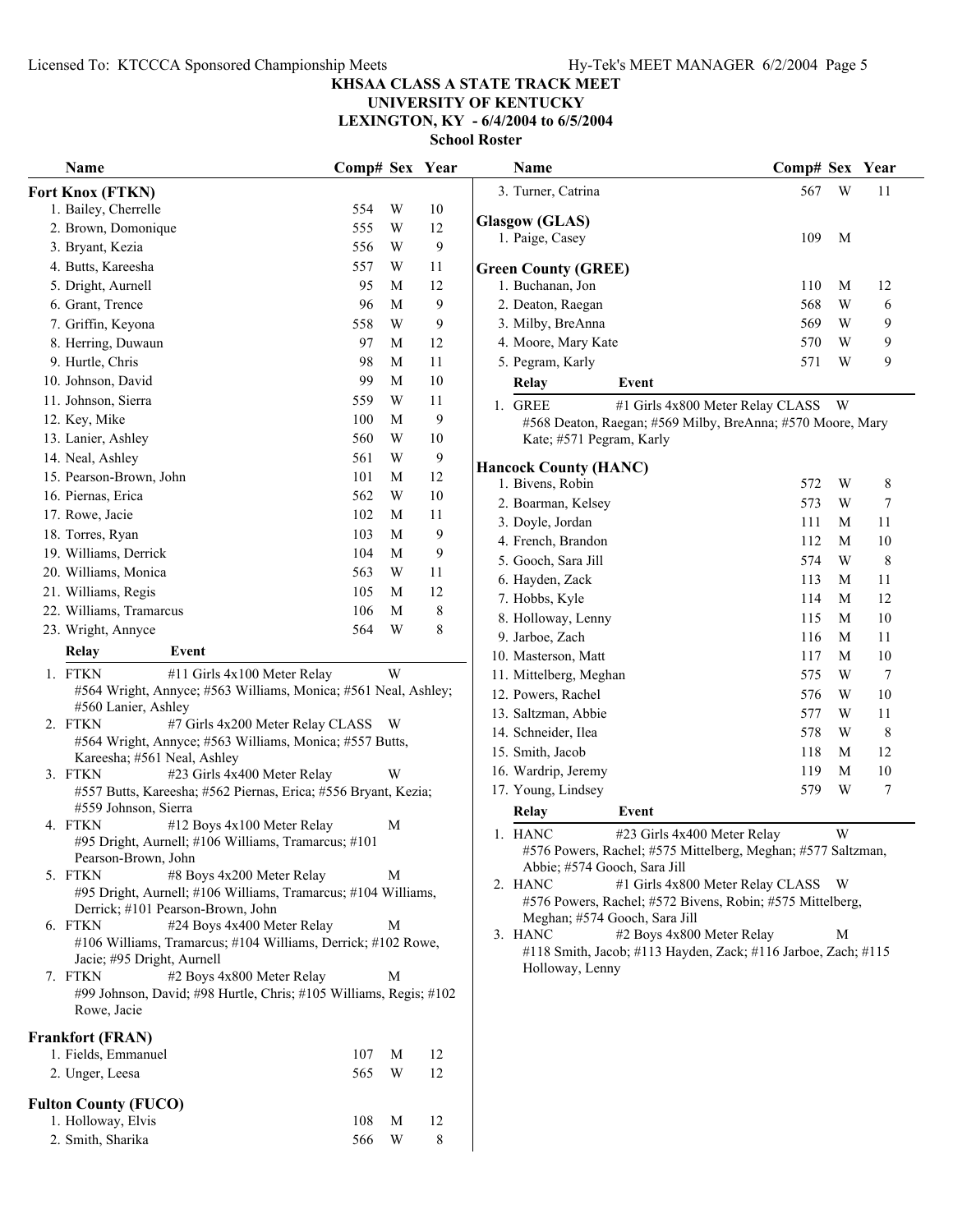**UNIVERSITY OF KENTUCKY**

**LEXINGTON, KY - 6/4/2004 to 6/5/2004**

| Harlan (HARL)<br>Relay<br>Event<br>1. Barnes, Keshia<br>580<br>W<br>10<br>1. HC-C<br>W<br>#23 Girls 4x400 Meter Relay<br>581<br>W<br>2. Body, Amanda<br>11<br>#591 Schlarman, Megan; #590 Lee, Jenny; #594 Wagner, Alicia;<br>3. Fain, Amnda<br>582<br>W<br>11<br>#592 Schlarman, Mollie<br>#1 Girls 4x800 Meter Relay CLASS W<br>W<br>9<br>2. HC-C<br>4. McMillen, Charlene<br>583<br>#591 Schlarman, Megan; #592 Schlarman, Mollie; #593 Serrano,<br>584<br>W<br>6<br>5. Rouse, Cindy<br>Alex; #589 Hopkins, Katie<br>585<br>W<br>6. Scruggs, Sara<br>6<br>Event<br><b>Relay</b><br>Holy Cross - Louisville (HC-L)<br>1. Booker, Marrell<br>133<br>M<br>11<br>1. HARL<br>W<br>#11 Girls 4x100 Meter Relay<br>M<br>12<br>2. Borgelt, Nick<br>134<br>#580 Barnes, Keshia; #582 Fain, Amnda; #581 Body, Amanda;<br>#583 McMillen, Charlene<br>3. Bowling, Chad<br>135<br>M<br>11<br>595<br>W<br>12<br>4. Gahafer, Lauren<br>Harrodsburg (HARR)<br>596<br>W<br>11<br>5. Harlow, Mallory<br>1. Bartleson, Samantha<br>586<br>W<br>9<br>W<br>6. Hines, Ashley<br>597<br>11<br>9<br>2. Brown, Brandon<br>120<br>M<br>598<br>W<br>7. Schroader, Danielle<br>11<br>3. Dunn, Mark<br>121<br>12<br>M<br>4. Harris, Michael<br>122<br>12<br>M<br><b>Jackson City (JCIT)</b><br>5. Jackson, Cory<br>9<br>123<br>M<br>1. Chapman, Dutch<br>M<br>12<br>136<br>6. Jones, Chrys<br>9<br>124<br>M<br>599<br>W<br>2. Sygiel, Julie<br>11<br>7. Masterson, DeMarkus<br>9<br>125<br>M<br><b>Jenkins (JENK)</b><br>10<br>8. Masterson, Kenton<br>126<br>M<br>1. Adams, Aaron<br>137<br>M<br>10<br>9. White, Travis<br>127<br>M<br>11<br>W<br>$10\,$<br>2. Adams, Danielle<br>600<br>Relay<br>Event<br>W<br>3. Bentley, Kayla<br>601<br>11<br>1. HARR<br>#12 Boys 4x100 Meter Relay<br>М<br>4. Branham, Andrew<br>$\overline{7}$<br>138<br>M<br>#120 Brown, Brandon; #123 Jackson, Cory; #127 White, Travis;<br>W<br>5. Branham, Beth<br>602<br>10<br>#124 Jones, Chrys<br>W<br>$\overline{7}$<br>6. Branham, Kayla<br>603<br>2. HARR<br>#8 Boys 4x200 Meter Relay<br>M<br>$10\,$<br>7. Grimm, Chris<br>139<br>M<br>#120 Brown, Brandon; #123 Jackson, Cory; #127 White, Travis;<br>10<br>8. Hinch, Jessica<br>604<br>W<br>#124 Jones, Chrys<br>9. Holbrook, Jessica<br>605<br>W<br>10<br>Hazard (HAZA)<br>10. Pittman, Ciera<br>W<br>12<br>606<br>1. Blanton, Jerome<br>128<br>M<br>10<br>$\tau$<br>11. Revis, Nicole<br>607<br>W<br>2. Hoskins, DJ<br>129<br>M<br>11<br>$\tau$<br>12. Shubert, Lauren<br>608<br>W<br>7<br>3. Neace, Taylor<br>587<br>W<br>13. Tackett, Jonah<br>12<br>140<br>М<br>4. O'Steen, Charles<br>130<br>10<br>M<br>W<br>$\tau$<br>14. Tackett, Kayla<br>609<br>5. Palumbo, Joe<br>11<br>131<br>M<br>15. Thompson, Nathaniel<br>141<br>M<br>11<br>12<br>132<br>6. Sizemore, Stephen<br>M<br>142<br>16. White, Mark<br>M<br>10<br>Relay<br>Event<br>Relay<br>Event<br>1. HAZA<br>#12 Boys 4x100 Meter Relay<br>M<br>1. JENK<br>#11 Girls 4x100 Meter Relay<br>W<br>#131 Palumbo, Joe; #128 Blanton, Jerome; #132 Sizemore,<br>#601 Bentley, Kayla; #602 Branham, Beth; #606 Pittman, Ciera;<br>Stephen; #129 Hoskins, DJ<br>#605 Holbrook, Jessica<br>2. HAZA<br>#8 Boys 4x200 Meter Relay<br>М<br>#7 Girls 4x200 Meter Relay CLASS W<br>2. JENK<br>#131 Palumbo, Joe; #128 Blanton, Jerome; #130 O'Steen, Charles;<br>#604 Hinch, Jessica; #601 Bentley, Kayla; #609 Tackett, Kayla;<br>#129 Hoskins, DJ<br>#607 Revis, Nicole<br><b>Holy Cross - Covington (HC-C)</b><br>#23 Girls 4x400 Meter Relay<br>3. JENK<br>W<br>1. Arlinghaus, Terri<br>588<br>W<br>11<br>#607 Revis, Nicole; #609 Tackett, Kayla; #600 Adams, Danielle;<br>#608 Shubert, Lauren<br>2. Hopkins, Katie<br>589<br>W<br>11<br>#24 Boys 4x400 Meter Relay<br>4. JENK<br>M<br>3. Lee, Jenny<br>590<br>W<br>12<br>#140 Tackett, Jonah; #142 White, Mark; #139 Grimm, Chris; #141<br>4. Schlarman, Megan<br>591<br>W<br>11<br>Thompson, Nathaniel<br>5. Schlarman, Mollie<br>592<br>W<br>11<br>5. JENK<br>#2 Boys 4x800 Meter Relay<br>M<br>9<br>6. Serrano, Alex<br>593<br>W<br>#142 White, Mark; #138 Branham, Andrew; #137 Adams, Aaron;<br>7. Wagner, Alicia<br>9<br>594<br>W<br>#139 Grimm, Chris | Name | Comp# Sex Year |  | Name | Comp# Sex Year |  |
|------------------------------------------------------------------------------------------------------------------------------------------------------------------------------------------------------------------------------------------------------------------------------------------------------------------------------------------------------------------------------------------------------------------------------------------------------------------------------------------------------------------------------------------------------------------------------------------------------------------------------------------------------------------------------------------------------------------------------------------------------------------------------------------------------------------------------------------------------------------------------------------------------------------------------------------------------------------------------------------------------------------------------------------------------------------------------------------------------------------------------------------------------------------------------------------------------------------------------------------------------------------------------------------------------------------------------------------------------------------------------------------------------------------------------------------------------------------------------------------------------------------------------------------------------------------------------------------------------------------------------------------------------------------------------------------------------------------------------------------------------------------------------------------------------------------------------------------------------------------------------------------------------------------------------------------------------------------------------------------------------------------------------------------------------------------------------------------------------------------------------------------------------------------------------------------------------------------------------------------------------------------------------------------------------------------------------------------------------------------------------------------------------------------------------------------------------------------------------------------------------------------------------------------------------------------------------------------------------------------------------------------------------------------------------------------------------------------------------------------------------------------------------------------------------------------------------------------------------------------------------------------------------------------------------------------------------------------------------------------------------------------------------------------------------------------------------------------------------------------------------------------------------------------------------------------------------------------------------------------------------------------------------------------------------------------------------------------------------------------------------------------------------------------------------------------------------------------------------------------------------------------------------------------------------------------------------------------------------------------------------------------------------------------------------------------------------------------------------------------------------------------------------------------------------------------------------------------------------------------------------------------------------------------------------------------------------------------------------------------------------------------------------------------------------------------------------------------------------------------------------------------------------------------------------|------|----------------|--|------|----------------|--|
|                                                                                                                                                                                                                                                                                                                                                                                                                                                                                                                                                                                                                                                                                                                                                                                                                                                                                                                                                                                                                                                                                                                                                                                                                                                                                                                                                                                                                                                                                                                                                                                                                                                                                                                                                                                                                                                                                                                                                                                                                                                                                                                                                                                                                                                                                                                                                                                                                                                                                                                                                                                                                                                                                                                                                                                                                                                                                                                                                                                                                                                                                                                                                                                                                                                                                                                                                                                                                                                                                                                                                                                                                                                                                                                                                                                                                                                                                                                                                                                                                                                                                                                                                                              |      |                |  |      |                |  |
|                                                                                                                                                                                                                                                                                                                                                                                                                                                                                                                                                                                                                                                                                                                                                                                                                                                                                                                                                                                                                                                                                                                                                                                                                                                                                                                                                                                                                                                                                                                                                                                                                                                                                                                                                                                                                                                                                                                                                                                                                                                                                                                                                                                                                                                                                                                                                                                                                                                                                                                                                                                                                                                                                                                                                                                                                                                                                                                                                                                                                                                                                                                                                                                                                                                                                                                                                                                                                                                                                                                                                                                                                                                                                                                                                                                                                                                                                                                                                                                                                                                                                                                                                                              |      |                |  |      |                |  |
|                                                                                                                                                                                                                                                                                                                                                                                                                                                                                                                                                                                                                                                                                                                                                                                                                                                                                                                                                                                                                                                                                                                                                                                                                                                                                                                                                                                                                                                                                                                                                                                                                                                                                                                                                                                                                                                                                                                                                                                                                                                                                                                                                                                                                                                                                                                                                                                                                                                                                                                                                                                                                                                                                                                                                                                                                                                                                                                                                                                                                                                                                                                                                                                                                                                                                                                                                                                                                                                                                                                                                                                                                                                                                                                                                                                                                                                                                                                                                                                                                                                                                                                                                                              |      |                |  |      |                |  |
|                                                                                                                                                                                                                                                                                                                                                                                                                                                                                                                                                                                                                                                                                                                                                                                                                                                                                                                                                                                                                                                                                                                                                                                                                                                                                                                                                                                                                                                                                                                                                                                                                                                                                                                                                                                                                                                                                                                                                                                                                                                                                                                                                                                                                                                                                                                                                                                                                                                                                                                                                                                                                                                                                                                                                                                                                                                                                                                                                                                                                                                                                                                                                                                                                                                                                                                                                                                                                                                                                                                                                                                                                                                                                                                                                                                                                                                                                                                                                                                                                                                                                                                                                                              |      |                |  |      |                |  |
|                                                                                                                                                                                                                                                                                                                                                                                                                                                                                                                                                                                                                                                                                                                                                                                                                                                                                                                                                                                                                                                                                                                                                                                                                                                                                                                                                                                                                                                                                                                                                                                                                                                                                                                                                                                                                                                                                                                                                                                                                                                                                                                                                                                                                                                                                                                                                                                                                                                                                                                                                                                                                                                                                                                                                                                                                                                                                                                                                                                                                                                                                                                                                                                                                                                                                                                                                                                                                                                                                                                                                                                                                                                                                                                                                                                                                                                                                                                                                                                                                                                                                                                                                                              |      |                |  |      |                |  |
|                                                                                                                                                                                                                                                                                                                                                                                                                                                                                                                                                                                                                                                                                                                                                                                                                                                                                                                                                                                                                                                                                                                                                                                                                                                                                                                                                                                                                                                                                                                                                                                                                                                                                                                                                                                                                                                                                                                                                                                                                                                                                                                                                                                                                                                                                                                                                                                                                                                                                                                                                                                                                                                                                                                                                                                                                                                                                                                                                                                                                                                                                                                                                                                                                                                                                                                                                                                                                                                                                                                                                                                                                                                                                                                                                                                                                                                                                                                                                                                                                                                                                                                                                                              |      |                |  |      |                |  |
|                                                                                                                                                                                                                                                                                                                                                                                                                                                                                                                                                                                                                                                                                                                                                                                                                                                                                                                                                                                                                                                                                                                                                                                                                                                                                                                                                                                                                                                                                                                                                                                                                                                                                                                                                                                                                                                                                                                                                                                                                                                                                                                                                                                                                                                                                                                                                                                                                                                                                                                                                                                                                                                                                                                                                                                                                                                                                                                                                                                                                                                                                                                                                                                                                                                                                                                                                                                                                                                                                                                                                                                                                                                                                                                                                                                                                                                                                                                                                                                                                                                                                                                                                                              |      |                |  |      |                |  |
|                                                                                                                                                                                                                                                                                                                                                                                                                                                                                                                                                                                                                                                                                                                                                                                                                                                                                                                                                                                                                                                                                                                                                                                                                                                                                                                                                                                                                                                                                                                                                                                                                                                                                                                                                                                                                                                                                                                                                                                                                                                                                                                                                                                                                                                                                                                                                                                                                                                                                                                                                                                                                                                                                                                                                                                                                                                                                                                                                                                                                                                                                                                                                                                                                                                                                                                                                                                                                                                                                                                                                                                                                                                                                                                                                                                                                                                                                                                                                                                                                                                                                                                                                                              |      |                |  |      |                |  |
|                                                                                                                                                                                                                                                                                                                                                                                                                                                                                                                                                                                                                                                                                                                                                                                                                                                                                                                                                                                                                                                                                                                                                                                                                                                                                                                                                                                                                                                                                                                                                                                                                                                                                                                                                                                                                                                                                                                                                                                                                                                                                                                                                                                                                                                                                                                                                                                                                                                                                                                                                                                                                                                                                                                                                                                                                                                                                                                                                                                                                                                                                                                                                                                                                                                                                                                                                                                                                                                                                                                                                                                                                                                                                                                                                                                                                                                                                                                                                                                                                                                                                                                                                                              |      |                |  |      |                |  |
|                                                                                                                                                                                                                                                                                                                                                                                                                                                                                                                                                                                                                                                                                                                                                                                                                                                                                                                                                                                                                                                                                                                                                                                                                                                                                                                                                                                                                                                                                                                                                                                                                                                                                                                                                                                                                                                                                                                                                                                                                                                                                                                                                                                                                                                                                                                                                                                                                                                                                                                                                                                                                                                                                                                                                                                                                                                                                                                                                                                                                                                                                                                                                                                                                                                                                                                                                                                                                                                                                                                                                                                                                                                                                                                                                                                                                                                                                                                                                                                                                                                                                                                                                                              |      |                |  |      |                |  |
|                                                                                                                                                                                                                                                                                                                                                                                                                                                                                                                                                                                                                                                                                                                                                                                                                                                                                                                                                                                                                                                                                                                                                                                                                                                                                                                                                                                                                                                                                                                                                                                                                                                                                                                                                                                                                                                                                                                                                                                                                                                                                                                                                                                                                                                                                                                                                                                                                                                                                                                                                                                                                                                                                                                                                                                                                                                                                                                                                                                                                                                                                                                                                                                                                                                                                                                                                                                                                                                                                                                                                                                                                                                                                                                                                                                                                                                                                                                                                                                                                                                                                                                                                                              |      |                |  |      |                |  |
|                                                                                                                                                                                                                                                                                                                                                                                                                                                                                                                                                                                                                                                                                                                                                                                                                                                                                                                                                                                                                                                                                                                                                                                                                                                                                                                                                                                                                                                                                                                                                                                                                                                                                                                                                                                                                                                                                                                                                                                                                                                                                                                                                                                                                                                                                                                                                                                                                                                                                                                                                                                                                                                                                                                                                                                                                                                                                                                                                                                                                                                                                                                                                                                                                                                                                                                                                                                                                                                                                                                                                                                                                                                                                                                                                                                                                                                                                                                                                                                                                                                                                                                                                                              |      |                |  |      |                |  |
|                                                                                                                                                                                                                                                                                                                                                                                                                                                                                                                                                                                                                                                                                                                                                                                                                                                                                                                                                                                                                                                                                                                                                                                                                                                                                                                                                                                                                                                                                                                                                                                                                                                                                                                                                                                                                                                                                                                                                                                                                                                                                                                                                                                                                                                                                                                                                                                                                                                                                                                                                                                                                                                                                                                                                                                                                                                                                                                                                                                                                                                                                                                                                                                                                                                                                                                                                                                                                                                                                                                                                                                                                                                                                                                                                                                                                                                                                                                                                                                                                                                                                                                                                                              |      |                |  |      |                |  |
|                                                                                                                                                                                                                                                                                                                                                                                                                                                                                                                                                                                                                                                                                                                                                                                                                                                                                                                                                                                                                                                                                                                                                                                                                                                                                                                                                                                                                                                                                                                                                                                                                                                                                                                                                                                                                                                                                                                                                                                                                                                                                                                                                                                                                                                                                                                                                                                                                                                                                                                                                                                                                                                                                                                                                                                                                                                                                                                                                                                                                                                                                                                                                                                                                                                                                                                                                                                                                                                                                                                                                                                                                                                                                                                                                                                                                                                                                                                                                                                                                                                                                                                                                                              |      |                |  |      |                |  |
|                                                                                                                                                                                                                                                                                                                                                                                                                                                                                                                                                                                                                                                                                                                                                                                                                                                                                                                                                                                                                                                                                                                                                                                                                                                                                                                                                                                                                                                                                                                                                                                                                                                                                                                                                                                                                                                                                                                                                                                                                                                                                                                                                                                                                                                                                                                                                                                                                                                                                                                                                                                                                                                                                                                                                                                                                                                                                                                                                                                                                                                                                                                                                                                                                                                                                                                                                                                                                                                                                                                                                                                                                                                                                                                                                                                                                                                                                                                                                                                                                                                                                                                                                                              |      |                |  |      |                |  |
|                                                                                                                                                                                                                                                                                                                                                                                                                                                                                                                                                                                                                                                                                                                                                                                                                                                                                                                                                                                                                                                                                                                                                                                                                                                                                                                                                                                                                                                                                                                                                                                                                                                                                                                                                                                                                                                                                                                                                                                                                                                                                                                                                                                                                                                                                                                                                                                                                                                                                                                                                                                                                                                                                                                                                                                                                                                                                                                                                                                                                                                                                                                                                                                                                                                                                                                                                                                                                                                                                                                                                                                                                                                                                                                                                                                                                                                                                                                                                                                                                                                                                                                                                                              |      |                |  |      |                |  |
|                                                                                                                                                                                                                                                                                                                                                                                                                                                                                                                                                                                                                                                                                                                                                                                                                                                                                                                                                                                                                                                                                                                                                                                                                                                                                                                                                                                                                                                                                                                                                                                                                                                                                                                                                                                                                                                                                                                                                                                                                                                                                                                                                                                                                                                                                                                                                                                                                                                                                                                                                                                                                                                                                                                                                                                                                                                                                                                                                                                                                                                                                                                                                                                                                                                                                                                                                                                                                                                                                                                                                                                                                                                                                                                                                                                                                                                                                                                                                                                                                                                                                                                                                                              |      |                |  |      |                |  |
|                                                                                                                                                                                                                                                                                                                                                                                                                                                                                                                                                                                                                                                                                                                                                                                                                                                                                                                                                                                                                                                                                                                                                                                                                                                                                                                                                                                                                                                                                                                                                                                                                                                                                                                                                                                                                                                                                                                                                                                                                                                                                                                                                                                                                                                                                                                                                                                                                                                                                                                                                                                                                                                                                                                                                                                                                                                                                                                                                                                                                                                                                                                                                                                                                                                                                                                                                                                                                                                                                                                                                                                                                                                                                                                                                                                                                                                                                                                                                                                                                                                                                                                                                                              |      |                |  |      |                |  |
|                                                                                                                                                                                                                                                                                                                                                                                                                                                                                                                                                                                                                                                                                                                                                                                                                                                                                                                                                                                                                                                                                                                                                                                                                                                                                                                                                                                                                                                                                                                                                                                                                                                                                                                                                                                                                                                                                                                                                                                                                                                                                                                                                                                                                                                                                                                                                                                                                                                                                                                                                                                                                                                                                                                                                                                                                                                                                                                                                                                                                                                                                                                                                                                                                                                                                                                                                                                                                                                                                                                                                                                                                                                                                                                                                                                                                                                                                                                                                                                                                                                                                                                                                                              |      |                |  |      |                |  |
|                                                                                                                                                                                                                                                                                                                                                                                                                                                                                                                                                                                                                                                                                                                                                                                                                                                                                                                                                                                                                                                                                                                                                                                                                                                                                                                                                                                                                                                                                                                                                                                                                                                                                                                                                                                                                                                                                                                                                                                                                                                                                                                                                                                                                                                                                                                                                                                                                                                                                                                                                                                                                                                                                                                                                                                                                                                                                                                                                                                                                                                                                                                                                                                                                                                                                                                                                                                                                                                                                                                                                                                                                                                                                                                                                                                                                                                                                                                                                                                                                                                                                                                                                                              |      |                |  |      |                |  |
|                                                                                                                                                                                                                                                                                                                                                                                                                                                                                                                                                                                                                                                                                                                                                                                                                                                                                                                                                                                                                                                                                                                                                                                                                                                                                                                                                                                                                                                                                                                                                                                                                                                                                                                                                                                                                                                                                                                                                                                                                                                                                                                                                                                                                                                                                                                                                                                                                                                                                                                                                                                                                                                                                                                                                                                                                                                                                                                                                                                                                                                                                                                                                                                                                                                                                                                                                                                                                                                                                                                                                                                                                                                                                                                                                                                                                                                                                                                                                                                                                                                                                                                                                                              |      |                |  |      |                |  |
|                                                                                                                                                                                                                                                                                                                                                                                                                                                                                                                                                                                                                                                                                                                                                                                                                                                                                                                                                                                                                                                                                                                                                                                                                                                                                                                                                                                                                                                                                                                                                                                                                                                                                                                                                                                                                                                                                                                                                                                                                                                                                                                                                                                                                                                                                                                                                                                                                                                                                                                                                                                                                                                                                                                                                                                                                                                                                                                                                                                                                                                                                                                                                                                                                                                                                                                                                                                                                                                                                                                                                                                                                                                                                                                                                                                                                                                                                                                                                                                                                                                                                                                                                                              |      |                |  |      |                |  |
|                                                                                                                                                                                                                                                                                                                                                                                                                                                                                                                                                                                                                                                                                                                                                                                                                                                                                                                                                                                                                                                                                                                                                                                                                                                                                                                                                                                                                                                                                                                                                                                                                                                                                                                                                                                                                                                                                                                                                                                                                                                                                                                                                                                                                                                                                                                                                                                                                                                                                                                                                                                                                                                                                                                                                                                                                                                                                                                                                                                                                                                                                                                                                                                                                                                                                                                                                                                                                                                                                                                                                                                                                                                                                                                                                                                                                                                                                                                                                                                                                                                                                                                                                                              |      |                |  |      |                |  |
|                                                                                                                                                                                                                                                                                                                                                                                                                                                                                                                                                                                                                                                                                                                                                                                                                                                                                                                                                                                                                                                                                                                                                                                                                                                                                                                                                                                                                                                                                                                                                                                                                                                                                                                                                                                                                                                                                                                                                                                                                                                                                                                                                                                                                                                                                                                                                                                                                                                                                                                                                                                                                                                                                                                                                                                                                                                                                                                                                                                                                                                                                                                                                                                                                                                                                                                                                                                                                                                                                                                                                                                                                                                                                                                                                                                                                                                                                                                                                                                                                                                                                                                                                                              |      |                |  |      |                |  |
|                                                                                                                                                                                                                                                                                                                                                                                                                                                                                                                                                                                                                                                                                                                                                                                                                                                                                                                                                                                                                                                                                                                                                                                                                                                                                                                                                                                                                                                                                                                                                                                                                                                                                                                                                                                                                                                                                                                                                                                                                                                                                                                                                                                                                                                                                                                                                                                                                                                                                                                                                                                                                                                                                                                                                                                                                                                                                                                                                                                                                                                                                                                                                                                                                                                                                                                                                                                                                                                                                                                                                                                                                                                                                                                                                                                                                                                                                                                                                                                                                                                                                                                                                                              |      |                |  |      |                |  |
|                                                                                                                                                                                                                                                                                                                                                                                                                                                                                                                                                                                                                                                                                                                                                                                                                                                                                                                                                                                                                                                                                                                                                                                                                                                                                                                                                                                                                                                                                                                                                                                                                                                                                                                                                                                                                                                                                                                                                                                                                                                                                                                                                                                                                                                                                                                                                                                                                                                                                                                                                                                                                                                                                                                                                                                                                                                                                                                                                                                                                                                                                                                                                                                                                                                                                                                                                                                                                                                                                                                                                                                                                                                                                                                                                                                                                                                                                                                                                                                                                                                                                                                                                                              |      |                |  |      |                |  |
|                                                                                                                                                                                                                                                                                                                                                                                                                                                                                                                                                                                                                                                                                                                                                                                                                                                                                                                                                                                                                                                                                                                                                                                                                                                                                                                                                                                                                                                                                                                                                                                                                                                                                                                                                                                                                                                                                                                                                                                                                                                                                                                                                                                                                                                                                                                                                                                                                                                                                                                                                                                                                                                                                                                                                                                                                                                                                                                                                                                                                                                                                                                                                                                                                                                                                                                                                                                                                                                                                                                                                                                                                                                                                                                                                                                                                                                                                                                                                                                                                                                                                                                                                                              |      |                |  |      |                |  |
|                                                                                                                                                                                                                                                                                                                                                                                                                                                                                                                                                                                                                                                                                                                                                                                                                                                                                                                                                                                                                                                                                                                                                                                                                                                                                                                                                                                                                                                                                                                                                                                                                                                                                                                                                                                                                                                                                                                                                                                                                                                                                                                                                                                                                                                                                                                                                                                                                                                                                                                                                                                                                                                                                                                                                                                                                                                                                                                                                                                                                                                                                                                                                                                                                                                                                                                                                                                                                                                                                                                                                                                                                                                                                                                                                                                                                                                                                                                                                                                                                                                                                                                                                                              |      |                |  |      |                |  |
|                                                                                                                                                                                                                                                                                                                                                                                                                                                                                                                                                                                                                                                                                                                                                                                                                                                                                                                                                                                                                                                                                                                                                                                                                                                                                                                                                                                                                                                                                                                                                                                                                                                                                                                                                                                                                                                                                                                                                                                                                                                                                                                                                                                                                                                                                                                                                                                                                                                                                                                                                                                                                                                                                                                                                                                                                                                                                                                                                                                                                                                                                                                                                                                                                                                                                                                                                                                                                                                                                                                                                                                                                                                                                                                                                                                                                                                                                                                                                                                                                                                                                                                                                                              |      |                |  |      |                |  |
|                                                                                                                                                                                                                                                                                                                                                                                                                                                                                                                                                                                                                                                                                                                                                                                                                                                                                                                                                                                                                                                                                                                                                                                                                                                                                                                                                                                                                                                                                                                                                                                                                                                                                                                                                                                                                                                                                                                                                                                                                                                                                                                                                                                                                                                                                                                                                                                                                                                                                                                                                                                                                                                                                                                                                                                                                                                                                                                                                                                                                                                                                                                                                                                                                                                                                                                                                                                                                                                                                                                                                                                                                                                                                                                                                                                                                                                                                                                                                                                                                                                                                                                                                                              |      |                |  |      |                |  |
|                                                                                                                                                                                                                                                                                                                                                                                                                                                                                                                                                                                                                                                                                                                                                                                                                                                                                                                                                                                                                                                                                                                                                                                                                                                                                                                                                                                                                                                                                                                                                                                                                                                                                                                                                                                                                                                                                                                                                                                                                                                                                                                                                                                                                                                                                                                                                                                                                                                                                                                                                                                                                                                                                                                                                                                                                                                                                                                                                                                                                                                                                                                                                                                                                                                                                                                                                                                                                                                                                                                                                                                                                                                                                                                                                                                                                                                                                                                                                                                                                                                                                                                                                                              |      |                |  |      |                |  |
|                                                                                                                                                                                                                                                                                                                                                                                                                                                                                                                                                                                                                                                                                                                                                                                                                                                                                                                                                                                                                                                                                                                                                                                                                                                                                                                                                                                                                                                                                                                                                                                                                                                                                                                                                                                                                                                                                                                                                                                                                                                                                                                                                                                                                                                                                                                                                                                                                                                                                                                                                                                                                                                                                                                                                                                                                                                                                                                                                                                                                                                                                                                                                                                                                                                                                                                                                                                                                                                                                                                                                                                                                                                                                                                                                                                                                                                                                                                                                                                                                                                                                                                                                                              |      |                |  |      |                |  |
|                                                                                                                                                                                                                                                                                                                                                                                                                                                                                                                                                                                                                                                                                                                                                                                                                                                                                                                                                                                                                                                                                                                                                                                                                                                                                                                                                                                                                                                                                                                                                                                                                                                                                                                                                                                                                                                                                                                                                                                                                                                                                                                                                                                                                                                                                                                                                                                                                                                                                                                                                                                                                                                                                                                                                                                                                                                                                                                                                                                                                                                                                                                                                                                                                                                                                                                                                                                                                                                                                                                                                                                                                                                                                                                                                                                                                                                                                                                                                                                                                                                                                                                                                                              |      |                |  |      |                |  |
|                                                                                                                                                                                                                                                                                                                                                                                                                                                                                                                                                                                                                                                                                                                                                                                                                                                                                                                                                                                                                                                                                                                                                                                                                                                                                                                                                                                                                                                                                                                                                                                                                                                                                                                                                                                                                                                                                                                                                                                                                                                                                                                                                                                                                                                                                                                                                                                                                                                                                                                                                                                                                                                                                                                                                                                                                                                                                                                                                                                                                                                                                                                                                                                                                                                                                                                                                                                                                                                                                                                                                                                                                                                                                                                                                                                                                                                                                                                                                                                                                                                                                                                                                                              |      |                |  |      |                |  |
|                                                                                                                                                                                                                                                                                                                                                                                                                                                                                                                                                                                                                                                                                                                                                                                                                                                                                                                                                                                                                                                                                                                                                                                                                                                                                                                                                                                                                                                                                                                                                                                                                                                                                                                                                                                                                                                                                                                                                                                                                                                                                                                                                                                                                                                                                                                                                                                                                                                                                                                                                                                                                                                                                                                                                                                                                                                                                                                                                                                                                                                                                                                                                                                                                                                                                                                                                                                                                                                                                                                                                                                                                                                                                                                                                                                                                                                                                                                                                                                                                                                                                                                                                                              |      |                |  |      |                |  |
|                                                                                                                                                                                                                                                                                                                                                                                                                                                                                                                                                                                                                                                                                                                                                                                                                                                                                                                                                                                                                                                                                                                                                                                                                                                                                                                                                                                                                                                                                                                                                                                                                                                                                                                                                                                                                                                                                                                                                                                                                                                                                                                                                                                                                                                                                                                                                                                                                                                                                                                                                                                                                                                                                                                                                                                                                                                                                                                                                                                                                                                                                                                                                                                                                                                                                                                                                                                                                                                                                                                                                                                                                                                                                                                                                                                                                                                                                                                                                                                                                                                                                                                                                                              |      |                |  |      |                |  |
|                                                                                                                                                                                                                                                                                                                                                                                                                                                                                                                                                                                                                                                                                                                                                                                                                                                                                                                                                                                                                                                                                                                                                                                                                                                                                                                                                                                                                                                                                                                                                                                                                                                                                                                                                                                                                                                                                                                                                                                                                                                                                                                                                                                                                                                                                                                                                                                                                                                                                                                                                                                                                                                                                                                                                                                                                                                                                                                                                                                                                                                                                                                                                                                                                                                                                                                                                                                                                                                                                                                                                                                                                                                                                                                                                                                                                                                                                                                                                                                                                                                                                                                                                                              |      |                |  |      |                |  |
|                                                                                                                                                                                                                                                                                                                                                                                                                                                                                                                                                                                                                                                                                                                                                                                                                                                                                                                                                                                                                                                                                                                                                                                                                                                                                                                                                                                                                                                                                                                                                                                                                                                                                                                                                                                                                                                                                                                                                                                                                                                                                                                                                                                                                                                                                                                                                                                                                                                                                                                                                                                                                                                                                                                                                                                                                                                                                                                                                                                                                                                                                                                                                                                                                                                                                                                                                                                                                                                                                                                                                                                                                                                                                                                                                                                                                                                                                                                                                                                                                                                                                                                                                                              |      |                |  |      |                |  |
|                                                                                                                                                                                                                                                                                                                                                                                                                                                                                                                                                                                                                                                                                                                                                                                                                                                                                                                                                                                                                                                                                                                                                                                                                                                                                                                                                                                                                                                                                                                                                                                                                                                                                                                                                                                                                                                                                                                                                                                                                                                                                                                                                                                                                                                                                                                                                                                                                                                                                                                                                                                                                                                                                                                                                                                                                                                                                                                                                                                                                                                                                                                                                                                                                                                                                                                                                                                                                                                                                                                                                                                                                                                                                                                                                                                                                                                                                                                                                                                                                                                                                                                                                                              |      |                |  |      |                |  |
|                                                                                                                                                                                                                                                                                                                                                                                                                                                                                                                                                                                                                                                                                                                                                                                                                                                                                                                                                                                                                                                                                                                                                                                                                                                                                                                                                                                                                                                                                                                                                                                                                                                                                                                                                                                                                                                                                                                                                                                                                                                                                                                                                                                                                                                                                                                                                                                                                                                                                                                                                                                                                                                                                                                                                                                                                                                                                                                                                                                                                                                                                                                                                                                                                                                                                                                                                                                                                                                                                                                                                                                                                                                                                                                                                                                                                                                                                                                                                                                                                                                                                                                                                                              |      |                |  |      |                |  |
|                                                                                                                                                                                                                                                                                                                                                                                                                                                                                                                                                                                                                                                                                                                                                                                                                                                                                                                                                                                                                                                                                                                                                                                                                                                                                                                                                                                                                                                                                                                                                                                                                                                                                                                                                                                                                                                                                                                                                                                                                                                                                                                                                                                                                                                                                                                                                                                                                                                                                                                                                                                                                                                                                                                                                                                                                                                                                                                                                                                                                                                                                                                                                                                                                                                                                                                                                                                                                                                                                                                                                                                                                                                                                                                                                                                                                                                                                                                                                                                                                                                                                                                                                                              |      |                |  |      |                |  |
|                                                                                                                                                                                                                                                                                                                                                                                                                                                                                                                                                                                                                                                                                                                                                                                                                                                                                                                                                                                                                                                                                                                                                                                                                                                                                                                                                                                                                                                                                                                                                                                                                                                                                                                                                                                                                                                                                                                                                                                                                                                                                                                                                                                                                                                                                                                                                                                                                                                                                                                                                                                                                                                                                                                                                                                                                                                                                                                                                                                                                                                                                                                                                                                                                                                                                                                                                                                                                                                                                                                                                                                                                                                                                                                                                                                                                                                                                                                                                                                                                                                                                                                                                                              |      |                |  |      |                |  |
|                                                                                                                                                                                                                                                                                                                                                                                                                                                                                                                                                                                                                                                                                                                                                                                                                                                                                                                                                                                                                                                                                                                                                                                                                                                                                                                                                                                                                                                                                                                                                                                                                                                                                                                                                                                                                                                                                                                                                                                                                                                                                                                                                                                                                                                                                                                                                                                                                                                                                                                                                                                                                                                                                                                                                                                                                                                                                                                                                                                                                                                                                                                                                                                                                                                                                                                                                                                                                                                                                                                                                                                                                                                                                                                                                                                                                                                                                                                                                                                                                                                                                                                                                                              |      |                |  |      |                |  |
|                                                                                                                                                                                                                                                                                                                                                                                                                                                                                                                                                                                                                                                                                                                                                                                                                                                                                                                                                                                                                                                                                                                                                                                                                                                                                                                                                                                                                                                                                                                                                                                                                                                                                                                                                                                                                                                                                                                                                                                                                                                                                                                                                                                                                                                                                                                                                                                                                                                                                                                                                                                                                                                                                                                                                                                                                                                                                                                                                                                                                                                                                                                                                                                                                                                                                                                                                                                                                                                                                                                                                                                                                                                                                                                                                                                                                                                                                                                                                                                                                                                                                                                                                                              |      |                |  |      |                |  |
|                                                                                                                                                                                                                                                                                                                                                                                                                                                                                                                                                                                                                                                                                                                                                                                                                                                                                                                                                                                                                                                                                                                                                                                                                                                                                                                                                                                                                                                                                                                                                                                                                                                                                                                                                                                                                                                                                                                                                                                                                                                                                                                                                                                                                                                                                                                                                                                                                                                                                                                                                                                                                                                                                                                                                                                                                                                                                                                                                                                                                                                                                                                                                                                                                                                                                                                                                                                                                                                                                                                                                                                                                                                                                                                                                                                                                                                                                                                                                                                                                                                                                                                                                                              |      |                |  |      |                |  |
|                                                                                                                                                                                                                                                                                                                                                                                                                                                                                                                                                                                                                                                                                                                                                                                                                                                                                                                                                                                                                                                                                                                                                                                                                                                                                                                                                                                                                                                                                                                                                                                                                                                                                                                                                                                                                                                                                                                                                                                                                                                                                                                                                                                                                                                                                                                                                                                                                                                                                                                                                                                                                                                                                                                                                                                                                                                                                                                                                                                                                                                                                                                                                                                                                                                                                                                                                                                                                                                                                                                                                                                                                                                                                                                                                                                                                                                                                                                                                                                                                                                                                                                                                                              |      |                |  |      |                |  |
|                                                                                                                                                                                                                                                                                                                                                                                                                                                                                                                                                                                                                                                                                                                                                                                                                                                                                                                                                                                                                                                                                                                                                                                                                                                                                                                                                                                                                                                                                                                                                                                                                                                                                                                                                                                                                                                                                                                                                                                                                                                                                                                                                                                                                                                                                                                                                                                                                                                                                                                                                                                                                                                                                                                                                                                                                                                                                                                                                                                                                                                                                                                                                                                                                                                                                                                                                                                                                                                                                                                                                                                                                                                                                                                                                                                                                                                                                                                                                                                                                                                                                                                                                                              |      |                |  |      |                |  |
|                                                                                                                                                                                                                                                                                                                                                                                                                                                                                                                                                                                                                                                                                                                                                                                                                                                                                                                                                                                                                                                                                                                                                                                                                                                                                                                                                                                                                                                                                                                                                                                                                                                                                                                                                                                                                                                                                                                                                                                                                                                                                                                                                                                                                                                                                                                                                                                                                                                                                                                                                                                                                                                                                                                                                                                                                                                                                                                                                                                                                                                                                                                                                                                                                                                                                                                                                                                                                                                                                                                                                                                                                                                                                                                                                                                                                                                                                                                                                                                                                                                                                                                                                                              |      |                |  |      |                |  |
|                                                                                                                                                                                                                                                                                                                                                                                                                                                                                                                                                                                                                                                                                                                                                                                                                                                                                                                                                                                                                                                                                                                                                                                                                                                                                                                                                                                                                                                                                                                                                                                                                                                                                                                                                                                                                                                                                                                                                                                                                                                                                                                                                                                                                                                                                                                                                                                                                                                                                                                                                                                                                                                                                                                                                                                                                                                                                                                                                                                                                                                                                                                                                                                                                                                                                                                                                                                                                                                                                                                                                                                                                                                                                                                                                                                                                                                                                                                                                                                                                                                                                                                                                                              |      |                |  |      |                |  |
|                                                                                                                                                                                                                                                                                                                                                                                                                                                                                                                                                                                                                                                                                                                                                                                                                                                                                                                                                                                                                                                                                                                                                                                                                                                                                                                                                                                                                                                                                                                                                                                                                                                                                                                                                                                                                                                                                                                                                                                                                                                                                                                                                                                                                                                                                                                                                                                                                                                                                                                                                                                                                                                                                                                                                                                                                                                                                                                                                                                                                                                                                                                                                                                                                                                                                                                                                                                                                                                                                                                                                                                                                                                                                                                                                                                                                                                                                                                                                                                                                                                                                                                                                                              |      |                |  |      |                |  |
|                                                                                                                                                                                                                                                                                                                                                                                                                                                                                                                                                                                                                                                                                                                                                                                                                                                                                                                                                                                                                                                                                                                                                                                                                                                                                                                                                                                                                                                                                                                                                                                                                                                                                                                                                                                                                                                                                                                                                                                                                                                                                                                                                                                                                                                                                                                                                                                                                                                                                                                                                                                                                                                                                                                                                                                                                                                                                                                                                                                                                                                                                                                                                                                                                                                                                                                                                                                                                                                                                                                                                                                                                                                                                                                                                                                                                                                                                                                                                                                                                                                                                                                                                                              |      |                |  |      |                |  |

|    | Relay                                    | Event                                                        |     |   |    |
|----|------------------------------------------|--------------------------------------------------------------|-----|---|----|
| 1. | HC-C                                     | #23 Girls 4x400 Meter Relay                                  |     | W |    |
|    | #592 Schlarman, Mollie                   | #591 Schlarman, Megan; #590 Lee, Jenny; #594 Wagner, Alicia; |     |   |    |
| 2. | HC-C                                     | #1 Girls 4x800 Meter Relay CLASS                             |     | W |    |
|    |                                          | #591 Schlarman, Megan; #592 Schlarman, Mollie; #593 Serrano, |     |   |    |
|    | Alex; #589 Hopkins, Katie                |                                                              |     |   |    |
|    | <b>Holy Cross - Louisville (HC-L)</b>    |                                                              |     |   |    |
|    | 1. Booker, Marrell                       |                                                              | 133 | М | 11 |
|    | 2. Borgelt, Nick                         |                                                              | 134 | М | 12 |
|    | 3. Bowling, Chad                         |                                                              | 135 | М | 11 |
|    | 4. Gahafer, Lauren                       |                                                              | 595 | W | 12 |
|    | 5. Harlow, Mallory                       |                                                              | 596 | W | 11 |
|    | 6. Hines, Ashley                         |                                                              | 597 | W | 11 |
|    | 7. Schroader, Danielle                   |                                                              | 598 | W | 11 |
|    | <b>Jackson City (JCIT)</b>               |                                                              |     |   |    |
|    | 1. Chapman, Dutch                        |                                                              | 136 | М | 12 |
|    | 2. Sygiel, Julie                         |                                                              | 599 | W | 11 |
|    |                                          |                                                              |     |   |    |
|    | <b>Jenkins (JENK)</b><br>1. Adams, Aaron |                                                              | 137 | М | 10 |
|    | 2. Adams, Danielle                       |                                                              | 600 | W | 10 |
|    | 3. Bentley, Kayla                        |                                                              | 601 | W | 11 |
|    | 4. Branham, Andrew                       |                                                              | 138 | М | 7  |
|    | 5. Branham, Beth                         |                                                              | 602 | W | 10 |
|    | 6. Branham, Kayla                        |                                                              | 603 | W | 7  |
|    | 7. Grimm, Chris                          |                                                              | 139 | М | 10 |
|    | 8. Hinch, Jessica                        |                                                              | 604 | W | 10 |
|    | 9. Holbrook, Jessica                     |                                                              | 605 | W | 10 |
|    | 10. Pittman, Ciera                       |                                                              | 606 | W | 12 |
|    | 11. Revis, Nicole                        |                                                              | 607 | W | 7  |
|    | 12. Shubert, Lauren                      |                                                              | 608 | W | 7  |
|    | 13. Tackett, Jonah                       |                                                              | 140 | М | 12 |
|    | 14. Tackett, Kayla                       |                                                              | 609 | W | 7  |
|    | 15. Thompson, Nathaniel                  |                                                              | 141 | М | 11 |
|    | 16. White, Mark                          |                                                              | 142 | М | 10 |
|    | Relay                                    | Event                                                        |     |   |    |
| 1. | <b>JENK</b>                              | #11 Girls 4x100 Meter Relay                                  |     | W |    |

- #601 Bentley, Kayla; #602 Branham, Beth; #606 Pittman, Ciera; 505 Holbrook, Jessica
- $\frac{47}{16}$  Girls 4x200 Meter Relay CLASS W #604 Hinch, Jessica; #601 Bentley, Kayla; #609 Tackett, Kayla; 507 Revis, Nicole
- $\frac{1}{23}$  Girls 4x400 Meter Relay W #607 Revis, Nicole; #609 Tackett, Kayla; #600 Adams, Danielle; 508 Shubert, Lauren
- $4.44$  Boys 4x400 Meter Relay M #140 Tackett, Jonah; #142 White, Mark; #139 Grimm, Chris; #141 hompson, Nathaniel
- NK #2 Boys 4x800 Meter Relay M #142 White, Mark; #138 Branham, Andrew; #137 Adams, Aaron; 139 Grimm, Chris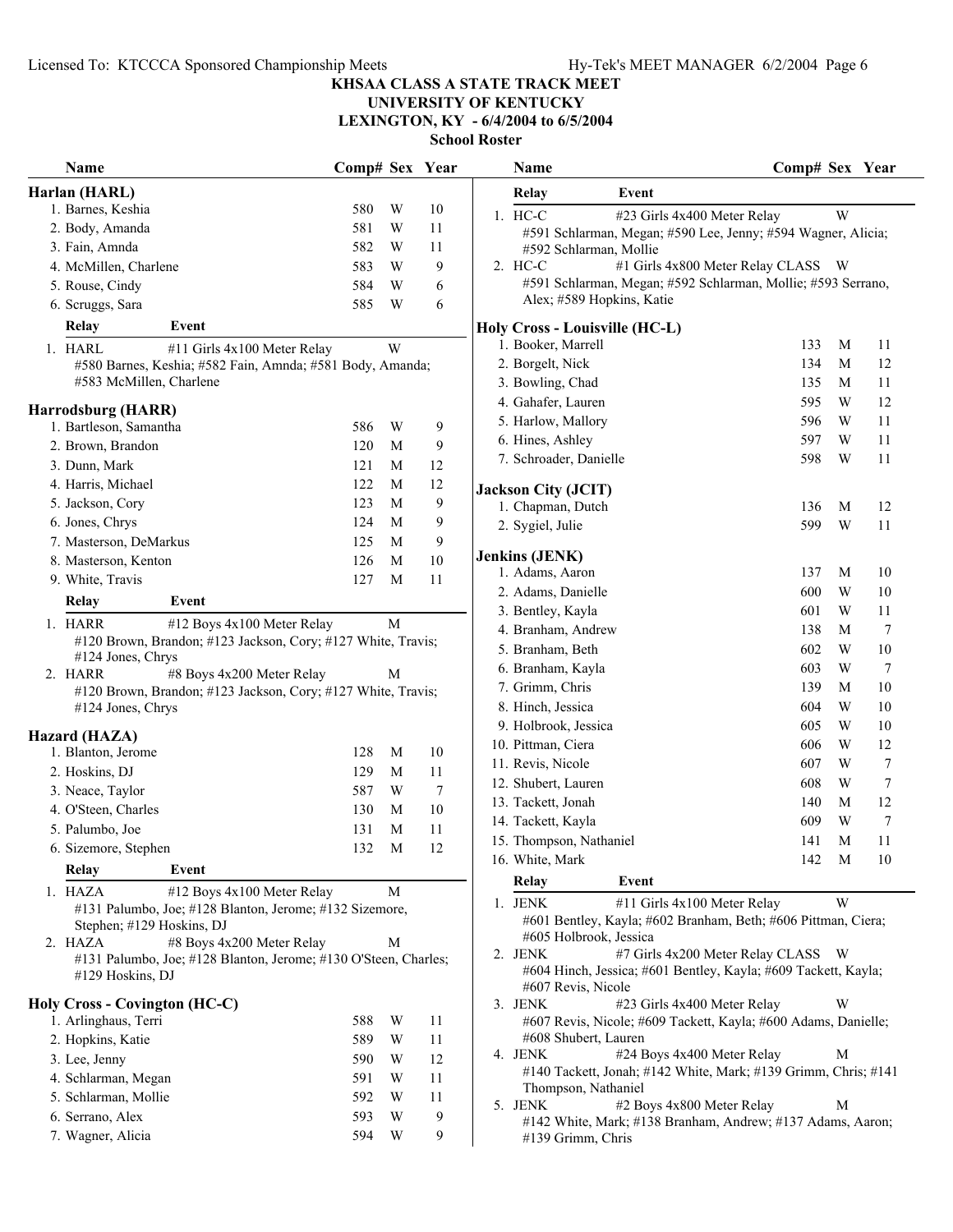Licensed To: KTCCCA Sponsored Championship Meets Hy-Tek's MEET MANAGER 6/2/2004 Page 7

## **KHSAA CLASS A STATE TRACK MEET**

# **UNIVERSITY OF KENTUCKY**

**LEXINGTON, KY - 6/4/2004 to 6/5/2004**

| Name             |                                                                                                                             | Comp# Sex Year |                         |                | Name                                                           | Comp# Sex Year |             |    |
|------------------|-----------------------------------------------------------------------------------------------------------------------------|----------------|-------------------------|----------------|----------------------------------------------------------------|----------------|-------------|----|
|                  | <b>Kentucky Country Day (KYCD)</b>                                                                                          |                |                         |                | <b>Relay</b><br>Event                                          |                |             |    |
| 1. Beam, Trey    |                                                                                                                             | 143            | M                       | 9              | 1. LYNN<br>#8 Boys 4x200 Meter Relay                           |                | $\mathbf M$ |    |
| 2. Gibbs, Beth   |                                                                                                                             | 610            | W                       | 12             | #152 Chaffin, Jimmy; #153 Mabe, Billy; #156 Roskopf, Joe; #158 |                |             |    |
|                  | 3. Goode, Ryan                                                                                                              | 144            | M                       | 12             | Spray, Micheal                                                 |                |             |    |
|                  | 4. Hendren, Lieve                                                                                                           | 611            | W                       | $\,$ 8 $\,$    |                                                                |                |             |    |
| 5. Henry, Mary   |                                                                                                                             | 612            | W                       | 11             | <b>Mayfield (MAYF)</b>                                         |                |             |    |
|                  | 6. Irwin, Taylor                                                                                                            | 145            | M                       | $\overline{9}$ | 1. Bush, Mackenzie                                             | 625            | W           | 10 |
|                  | 7. Kettring, Sean                                                                                                           | 146            | M                       | $\overline{9}$ | 2. Byrn, Kirsten                                               | 626            | W           | 9  |
|                  | 8. Moody, Ryan                                                                                                              | 147            | M                       | 11             | 3. Conyea, Patrick                                             | 159            | M           | 11 |
|                  | 9. Moore, Parker                                                                                                            | 148            | M                       | 11             | 4. Delapaz, Victor                                             | 160            | M           | 11 |
| 10. Pippin, Paul |                                                                                                                             | 149            | M                       | 11             | 5. Dumas, Tristan                                              | 161            | M           | 10 |
|                  | 11. Radford, Chris                                                                                                          | 150            | M                       | 12             | 6. Fabian, Luis                                                | 162            | M           | 11 |
| 12. Sheth, Amir  |                                                                                                                             | 151            | M                       | 10             | 7. Farone, Elena                                               | 627            | W           | 11 |
|                  |                                                                                                                             |                |                         |                | 8. Herrera, Gerado                                             | 163            | M           | 11 |
| <b>Relay</b>     | Event                                                                                                                       |                |                         |                | 9. Insco, Jerrika                                              | 628            | W           | 9  |
| 1. KYCD          | #24 Boys 4x400 Meter Relay                                                                                                  |                | $\mathbf M$             |                | 10. Jones, Ashley                                              | 629            | W           | 10 |
|                  | #143 Beam, Trey; #147 Moody, Ryan; #148 Moore, Parker; #150                                                                 |                |                         |                | 11. Lawson, Adrian                                             | 164            | M           | 11 |
| 2. KYCD          | Radford, Chris<br>#2 Boys 4x800 Meter Relay                                                                                 |                | M                       |                | 12. Ross, Brittany                                             | 630            | W           | 10 |
|                  | #149 Pippin, Paul; #148 Moore, Parker; #147 Moody, Ryan; #146                                                               |                |                         |                | 13. Williams, Chrisdion                                        | 631            | W           | 11 |
|                  | Kettring, Sean                                                                                                              |                |                         |                | 14. Williams, Shawn                                            | 165            | M           | 11 |
|                  |                                                                                                                             |                |                         |                | Event<br><b>Relay</b>                                          |                |             |    |
|                  | <b>Lee County (LEEC)</b>                                                                                                    |                |                         |                | 1. MAYF<br>#23 Girls 4x400 Meter Relay                         |                | W           |    |
|                  | 1. Evans, Ashley                                                                                                            | 613            | W                       | 8              | #631 Williams, Chrisdion; #626 Byrn, Kirsten; #630 Ross,       |                |             |    |
|                  | <b>Lexington Christian (LXCH)</b>                                                                                           |                |                         |                | Brittany; #628 Insco, Jerrika                                  |                |             |    |
|                  | 1. Bunge, Jenny                                                                                                             | 614            | W                       | 12             | 2. MAYF<br>#2 Boys 4x800 Meter Relay                           |                | M           |    |
|                  | 2. Childers, Samantha                                                                                                       | 615            | W                       | 12             | #159 Conyea, Patrick; #163 Herrera, Gerado; #160 Delapaz,      |                |             |    |
| 3. Greer, Abby   |                                                                                                                             | 616            | W                       | 12             | Victor; #162 Fabian, Luis                                      |                |             |    |
|                  | 4. Johnson, Niki                                                                                                            | 617            | W                       | $10\,$         | <b>Menifee County (MENI)</b>                                   |                |             |    |
|                  | 5. Lynch, Meredith                                                                                                          | 618            | W                       | $10\,$         | 1. Burton, Loren                                               | 632            | W           | 9  |
| 6. Purdy, Laura  |                                                                                                                             | 619            | W                       | 11             | 2. Draper, Whitney                                             | 633            | W           | 8  |
| 7. Sweet, Abby   |                                                                                                                             | 620            | W                       | 9              |                                                                |                |             |    |
|                  | Event                                                                                                                       |                |                         |                | <b>Metcalfe County (METC)</b>                                  |                |             |    |
| <b>Relay</b>     |                                                                                                                             |                |                         |                | 1. Parsons, Gail                                               | 166            | M           | 12 |
| 1. LXCH          | #7 Girls 4x200 Meter Relay CLASS W<br>#614 Bunge, Jenny; #620 Sweet, Abby; #615 Childers, Samantha;<br>#618 Lynch, Meredith |                |                         |                |                                                                |                |             |    |
|                  | Louisville Collegiate (LCOL)                                                                                                |                |                         |                |                                                                |                |             |    |
|                  | 1. Campbell, Coleen                                                                                                         | 621 W          |                         | 8              |                                                                |                |             |    |
| Ludlow (LUDL)    |                                                                                                                             |                |                         |                |                                                                |                |             |    |
|                  | 1. Frytag, Rachel                                                                                                           | 622            | W                       | 11             |                                                                |                |             |    |
| 2. Wirth, Jessie |                                                                                                                             | 623            | W                       | $10\,$         |                                                                |                |             |    |
|                  |                                                                                                                             |                |                         |                |                                                                |                |             |    |
|                  | Lynn Camp (LYNN)                                                                                                            |                |                         |                |                                                                |                |             |    |
|                  | 1. Chaffin, Jimmy                                                                                                           | 152            | M                       | 10             |                                                                |                |             |    |
| 2. Mabe, Billy   |                                                                                                                             | 153            | M                       | 11             |                                                                |                |             |    |
| 3. Mills, Nick   |                                                                                                                             | 154            | M                       | $10\,$         |                                                                |                |             |    |
|                  | 4. Reece, Richard                                                                                                           | 155            | M                       | 12             |                                                                |                |             |    |
|                  | 5. Roskopf, Joe                                                                                                             | 156            | M                       | $8\phantom{1}$ |                                                                |                |             |    |
|                  | 6. Smith, Amanda                                                                                                            | 624            | $\ensuremath{\text{W}}$ | 11             |                                                                |                |             |    |
| 7. Spray, Eric   |                                                                                                                             | 157            | M                       | 9              |                                                                |                |             |    |
|                  | 8. Spray, Micheal                                                                                                           | 158            | M                       | 12             |                                                                |                |             |    |
|                  |                                                                                                                             |                |                         |                |                                                                |                |             |    |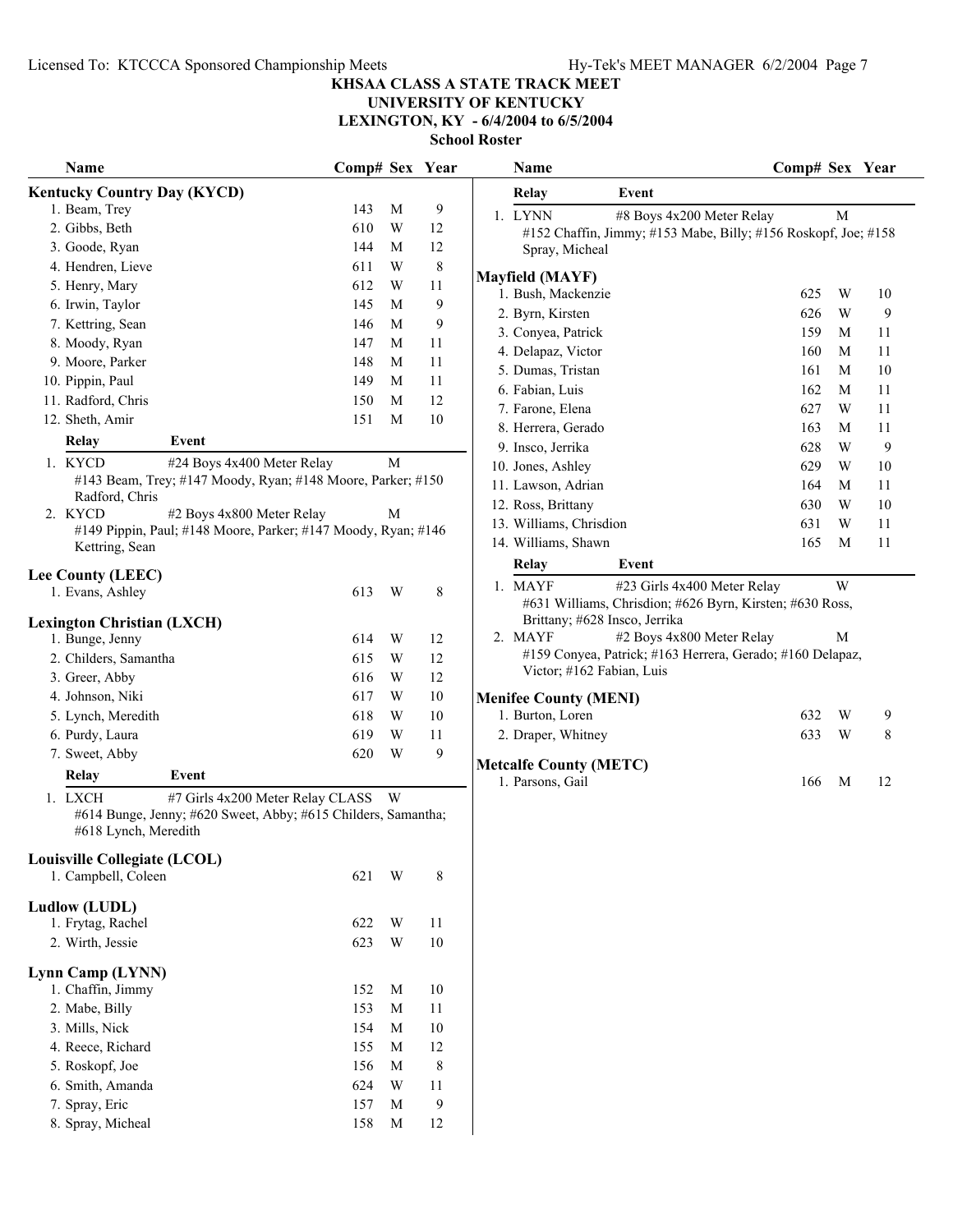## **KHSAA CLASS A STATE TRACK MEET**

# **UNIVERSITY OF KENTUCKY**

**LEXINGTON, KY - 6/4/2004 to 6/5/2004**

| Model (MODE)<br><b>Relay</b><br>Event<br>1. Adams, Robert<br>167<br>M<br>12<br>1. MCEL<br>#23 Girls 4x400 Meter Relay<br>634<br>W<br>11<br>2. Allen, Sarah<br>#654 Turner, Audra; #652 Gehring, Alisha; #653 Phillips, Meg;<br>168<br>11<br>3. Barnes, Josh<br>M |     | W |    |
|------------------------------------------------------------------------------------------------------------------------------------------------------------------------------------------------------------------------------------------------------------------|-----|---|----|
|                                                                                                                                                                                                                                                                  |     |   |    |
|                                                                                                                                                                                                                                                                  |     |   |    |
|                                                                                                                                                                                                                                                                  |     |   |    |
| #649 Adams, Sierra                                                                                                                                                                                                                                               |     |   |    |
| 169<br>11<br>2. MCEL<br>#1 Girls 4x800 Meter Relay CLASS W<br>4. Buell, Cody<br>M                                                                                                                                                                                |     |   |    |
| #654 Turner, Audra; #652 Gehring, Alisha; #653 Phillips, Meg;<br>$10\,$<br>5. Caudill, Lee<br>170<br>M                                                                                                                                                           |     |   |    |
| #649 Adams, Sierra<br>635<br>W<br>11<br>6. Fligor, Ruthie                                                                                                                                                                                                        |     |   |    |
| 12<br>7. Harvey, Justin<br>171<br>M<br><b>Murray (MURR)</b>                                                                                                                                                                                                      |     |   |    |
| 11<br>8. Higgins, Zach<br>172<br>M<br>1. Anderson, Logan                                                                                                                                                                                                         | 178 | M | 11 |
| $10\,$<br>9. Hogsed, Jamie<br>173<br>M<br>2. Barth, Cameron                                                                                                                                                                                                      | 179 | M | 9  |
| 10. Lee, Emily<br>636<br>W<br>11<br>3. Cunningham, Mallory                                                                                                                                                                                                       | 655 | W | 10 |
| 11. Lepage, Nick<br>174<br>M<br>11<br>4. Darnell, Seth                                                                                                                                                                                                           | 180 | M | 11 |
| 12. Lunsford, Brittany<br>637<br>W<br>11<br>5. Elliott, Danielle                                                                                                                                                                                                 | 656 | W | 9  |
| 13. Marcum, Tyler<br>12<br>175<br>M<br>6. Gayman, Solomon                                                                                                                                                                                                        | 181 | M | 11 |
| 14. Miller, Tommy<br>176<br>M<br>10<br>7. Hall, Quintin                                                                                                                                                                                                          | 182 | M | 12 |
| 15. Neely, Caroline<br>638<br>W<br>10<br>8. Jackson, Adrianna                                                                                                                                                                                                    | 657 | W | 9  |
| 639<br>16. Parker, Laura<br>W<br>11<br>9. Jones, Yannick                                                                                                                                                                                                         | 183 | M | 12 |
| 640<br>$10\,$<br>17. Pratt, Bethany<br>W<br>10. Mitchell, Laura                                                                                                                                                                                                  | 658 | W | 11 |
| W<br>08<br>18. Pratt, Kaylyn<br>641<br>11. Pittman, Will                                                                                                                                                                                                         | 184 | M | 9  |
| 12<br>19. Renfro, Kara<br>642<br>W<br>12. Ray, Peggy                                                                                                                                                                                                             | 659 | W | 10 |
| W<br>$10\,$<br>20. Shelton, Rachel<br>643<br>13. Troup, Rashad                                                                                                                                                                                                   | 185 | M | 10 |
| ${\bf 08}$<br>21. Shelton, Rebecca<br>644<br>W<br>14. Vincent, Brandi                                                                                                                                                                                            | 660 | W | 12 |
| 645<br>$10\,$<br>22. Watts, Jillian<br>W<br>15. Wells, Brandon                                                                                                                                                                                                   | 186 | M | 12 |
| W<br>$10\,$<br>23. Wedel, Jackie<br>646<br>16. Zirbel, Cody                                                                                                                                                                                                      | 187 | M | 11 |
| 24. Whitt, Carma<br>647<br>W<br>11<br>17. Zirbel, Cory                                                                                                                                                                                                           | 188 | M | 11 |
| $10\,$<br>25. Wilder, Galen<br>177<br>M<br>Relay<br>Event                                                                                                                                                                                                        |     |   |    |
| 648<br>W<br>09<br>26. Wilder, Maggie                                                                                                                                                                                                                             |     |   |    |
| 1. MURR<br>#11 Girls 4x100 Meter Relay<br>Relay<br>Event                                                                                                                                                                                                         |     | W |    |
| #657 Jackson, Adrianna; #656 Elliott, Danielle; #655 Cunningham,<br>Mallory; #658 Mitchell, Laura                                                                                                                                                                |     |   |    |
| 1. MODE<br>#7 Girls 4x200 Meter Relay CLASS<br>- W<br>2. MURR<br>#7 Girls 4x200 Meter Relay CLASS W                                                                                                                                                              |     |   |    |
| #648 Wilder, Maggie; #640 Pratt, Bethany; #641 Pratt, Kaylyn;<br>#658 Mitchell, Laura; #655 Cunningham, Mallory; #657 Jackson,<br>#642 Renfro, Kara                                                                                                              |     |   |    |
| Adrianna; #656 Elliott, Danielle<br>2. MODE<br>#23 Girls 4x400 Meter Relay<br>W                                                                                                                                                                                  |     |   |    |
| 3. MURR<br>#12 Boys 4x100 Meter Relay<br>#648 Wilder, Maggie; #645 Watts, Jillian; #637 Lunsford, Brittany;                                                                                                                                                      |     | M |    |
| #182 Hall, Quintin; #183 Jones, Yannick; #186 Wells, Brandon;<br>#640 Pratt, Bethany                                                                                                                                                                             |     |   |    |
| #181 Gayman, Solomon<br>3. MODE<br>#1 Girls 4x800 Meter Relay CLASS W                                                                                                                                                                                            |     |   |    |
| 4. MURR<br>#8 Boys 4x200 Meter Relay<br>#636 Lee, Emily; #644 Shelton, Rebecca; #647 Whitt, Carma; #643                                                                                                                                                          |     | М |    |
| #182 Hall, Quintin; #183 Jones, Yannick; #186 Wells, Brandon;<br>Shelton, Rachel<br>#181 Gayman, Solomon                                                                                                                                                         |     |   |    |
| 4. MODE<br>#24 Boys 4x400 Meter Relay<br>M<br>5. MURR<br>#24 Boys 4x400 Meter Relay                                                                                                                                                                              |     | M |    |
| #171 Harvey, Justin; #167 Adams, Robert; #174 Lepage, Nick;<br>#182 Hall, Quintin; #178 Anderson, Logan; #180 Darnell, Seth;<br>#175 Marcum, Tyler                                                                                                               |     |   |    |
| #187 Zirbel, Cody<br>5. MODE<br>#2 Boys 4x800 Meter Relay<br>M                                                                                                                                                                                                   |     |   |    |
| #172 Higgins, Zach; #177 Wilder, Galen; #167 Adams, Robert;<br>#174 Lepage, Nick                                                                                                                                                                                 |     |   |    |
| <b>Monticello (MCEL)</b>                                                                                                                                                                                                                                         |     |   |    |
| 1. Adams, Sierra<br>649<br>W<br>11                                                                                                                                                                                                                               |     |   |    |
| $8\phantom{1}$<br>2. Bristow, Rachel<br>650<br>W                                                                                                                                                                                                                 |     |   |    |
| 3. Cowan, Domonique<br>12<br>651<br>W                                                                                                                                                                                                                            |     |   |    |
| 4. Gehring, Alisha<br>$10\,$<br>652<br>W                                                                                                                                                                                                                         |     |   |    |
| 5. Phillips, Meg<br>12<br>W<br>653                                                                                                                                                                                                                               |     |   |    |
| 6. Turner, Audra<br>12<br>654<br>W                                                                                                                                                                                                                               |     |   |    |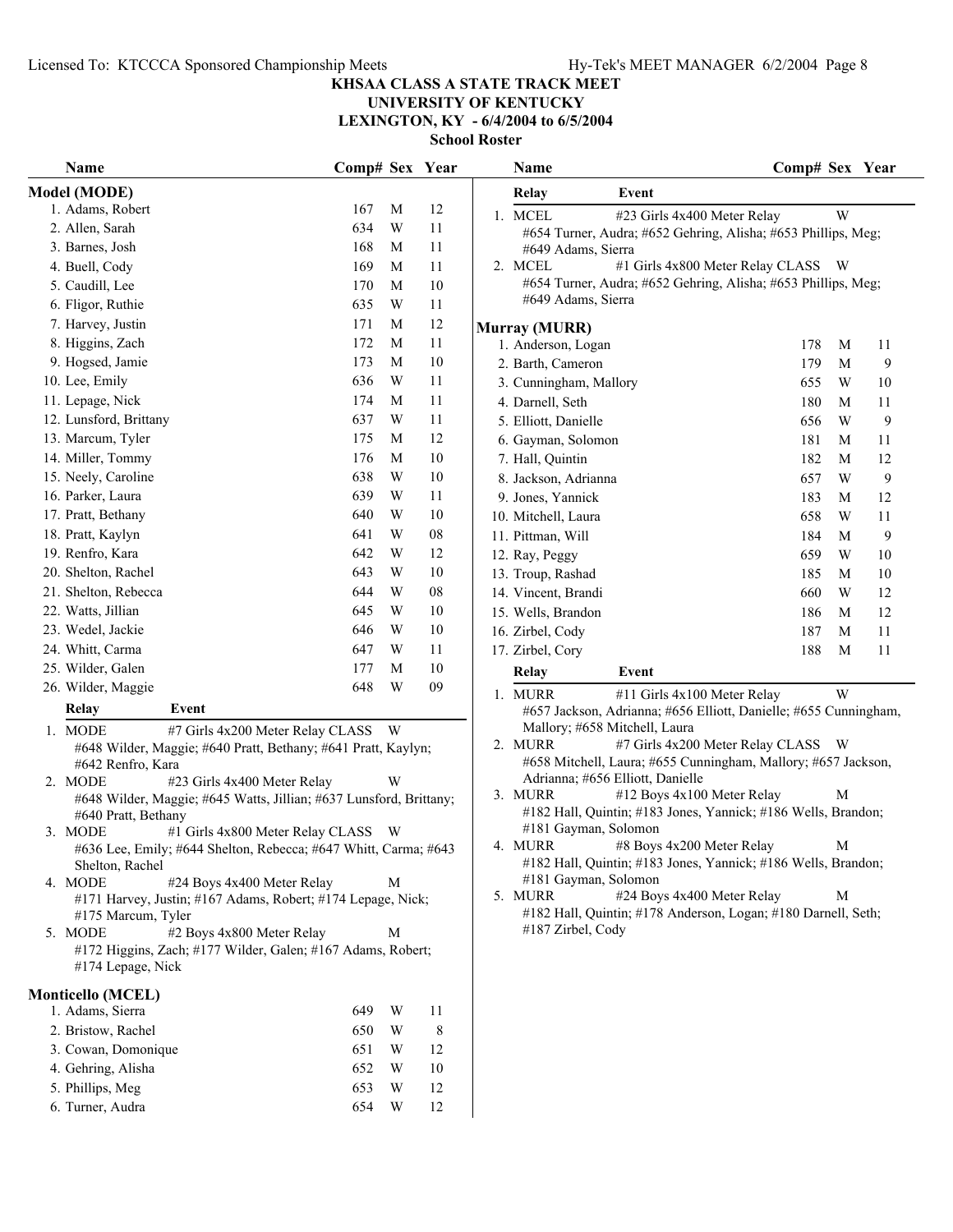# **UNIVERSITY OF KENTUCKY**

**LEXINGTON, KY - 6/4/2004 to 6/5/2004**

| Name                                                                                       | Comp# Sex Year |              |                | Name                                                                            | Comp# Sex Year |   |        |
|--------------------------------------------------------------------------------------------|----------------|--------------|----------------|---------------------------------------------------------------------------------|----------------|---|--------|
| <b>Newport Central Catholic (NCCA)</b>                                                     |                |              |                | 7. NCCA<br>#24 Boys 4x400 Meter Relay                                           |                | М |        |
| 1. Bell, Paul                                                                              | 189            | M            | 9              | #191 Camm, Randy; #192 Geiger, Tom; #201 Smith, Kevin; #199                     |                |   |        |
| 2. Buemi, Ben                                                                              | 190            | M            | 11             | Saalfeld, Jeff                                                                  |                |   |        |
| 3. Camm, Randy                                                                             | 191            | M            | 12             | 8. NCCA<br>#2 Boys 4x800 Meter Relay                                            |                | M |        |
| 4. Dawn, Angie                                                                             | 661            | W            | 12             | #193 Heil, Bradley; #194 Krebs, Mike; #195 Litmer, Nathan; #201<br>Smith, Kevin |                |   |        |
| 5. Gardner, Paige                                                                          | 662            | W            | $\mathbf{9}$   |                                                                                 |                |   |        |
| 6. Gearding, Rachel                                                                        | 663            | W            | $\mathbf{9}$   | <b>Nicholas County (NICH)</b>                                                   |                |   |        |
| 7. Geiger, Tom                                                                             | 192            | M            | 11             | 1. Bretz, Ryan                                                                  | 204            | M | 12     |
| 8. Gerner, Laura                                                                           | 664            | W            | $10\,$         | 2. Castle, Kelah                                                                | 678            | W | $10\,$ |
| 9. Heil, Bradley                                                                           | 193            | M            | 12             | 3. Curran, Tyler                                                                | 205            | M | $10\,$ |
| 10. Klingenberg, Jessica                                                                   | 665            | W            | 11             | 4. Florence, JD                                                                 | 206            | M | 11     |
| 11. Kohrs, Katie                                                                           | 666            | W            | $10\,$         | 5. Hall, Doug                                                                   | 207            | M | 12     |
| 12. Krebs, Mike                                                                            | 194            | M            | 11             | 6. Hicks, Nathan                                                                | 208            | M | 12     |
| 13. Litmer, Alex                                                                           | 667            | W            | 11             | 7. Reid, Sam                                                                    | 209            | M | 12     |
| 14. Litmer, Nathan                                                                         | 195            | M            | 12             | 8. Warmouth, Jamie                                                              | 210            | M | 11     |
| 15. Luttjohann, Lacey                                                                      | 668            | W            | $10\,$         | <b>Relay</b><br>Event                                                           |                |   |        |
| 16. McCafferty, Lauren                                                                     | 669            | W            | $10\,$         | 1. NICH<br>#8 Boys 4x200 Meter Relay                                            |                | M |        |
| 17. McGraw, Molly                                                                          | 670            | W            | 10             | #207 Hall, Doug; #205 Curran, Tyler; #210 Warmouth, Jamie;                      |                |   |        |
| 18. Miller, Chris                                                                          | 196            | M            | $10\,$         | #204 Bretz, Ryan                                                                |                |   |        |
| 19. Murray, Brittany                                                                       | 671            | W            | 9              | <b>Oneida Baptist Institute (OBIN)</b>                                          |                |   |        |
| 20. Rafferty, Anna                                                                         | 672            | W            | $10\,$         | 1. Travis, Megan                                                                | 679            | W | 12     |
| 21. Rafferty, Michael                                                                      | 197            | M            | 12             |                                                                                 |                |   |        |
| 22. Riesenberg, Patrick                                                                    | 198            | M            | 12             | <b>Owen County (OWEN)</b>                                                       |                |   |        |
| 23. Saalfeld, Jeff                                                                         | 199            | $\mathbf{M}$ | 12             | 1. Moss, Travis                                                                 | 211            | M | 12     |
| 24. Schaber, Tricia                                                                        | 673            | W            | 9              | Paintsville (PAIN)                                                              |                |   |        |
| 25. Schiebel, Katie                                                                        | 674            | W            | 9              | 1. Bass, Kyle                                                                   | 212            | M | 10     |
| 26. Schlosser, Lauren                                                                      | 675            | W            | 9              | 2. Cox, Aaron                                                                   | 213            | M | 9      |
| 27. Schmits, Stephanie                                                                     | 676            | W            | 10             | 3. Cummings, Adam                                                               | 214            | M | 10     |
| 28. Sebastian, Berry                                                                       | 200            | M            | $\overline{9}$ |                                                                                 |                |   |        |
| 29. Smith, Kevin                                                                           | 201            | M            | 12             | Paris (PARI)<br>1. Massie, Bree                                                 | 680            | W | 8      |
| 30. Speier, Chris                                                                          | 202            | M            | 12             | 2. Young, Michael                                                               | 215            | M | 12     |
| 31. Williams, Timmy                                                                        | 203            | $\mathbf{M}$ | 12             |                                                                                 |                |   |        |
| 32. Wolterman, Krista                                                                      | 677            | W            | $10\,$         |                                                                                 |                |   |        |
| Relay<br>Event                                                                             |                |              |                |                                                                                 |                |   |        |
| 1. NCCA<br>#11 Girls 4x100 Meter Relay                                                     |                | W            |                |                                                                                 |                |   |        |
| #662 Gardner, Paige; #661 Dawn, Angie; #673 Schaber, Tricia;                               |                |              |                |                                                                                 |                |   |        |
| #674 Schiebel, Katie                                                                       |                |              |                |                                                                                 |                |   |        |
| #7 Girls 4x200 Meter Relay CLASS W<br>2. NCCA                                              |                |              |                |                                                                                 |                |   |        |
| #662 Gardner, Paige; #674 Schiebel, Katie; #673 Schaber, Tricia;<br>#668 Luttjohann, Lacey |                |              |                |                                                                                 |                |   |        |
| 3. NCCA<br>#23 Girls 4x400 Meter Relay                                                     |                | W            |                |                                                                                 |                |   |        |
| #668 Luttjohann, Lacey; #661 Dawn, Angie; #664 Gerner, Laura;                              |                |              |                |                                                                                 |                |   |        |
| #674 Schiebel, Katie                                                                       |                |              |                |                                                                                 |                |   |        |
| #1 Girls 4x800 Meter Relay CLASS W<br>4. NCCA                                              |                |              |                |                                                                                 |                |   |        |
| #663 Gearding, Rachel; #675 Schlosser, Lauren; #669 McCafferty,                            |                |              |                |                                                                                 |                |   |        |
| Lauren; #664 Gerner, Laura<br>#12 Boys 4x100 Meter Relay<br>5. NCCA                        |                | М            |                |                                                                                 |                |   |        |
| #190 Buemi, Ben; #192 Geiger, Tom; #201 Smith, Kevin; #203                                 |                |              |                |                                                                                 |                |   |        |
| Williams, Timmy                                                                            |                |              |                |                                                                                 |                |   |        |
| 6. NCCA<br>#8 Boys 4x200 Meter Relay                                                       |                | М            |                |                                                                                 |                |   |        |
| #191 Camm, Randy; #192 Geiger, Tom; #199 Saalfeld, Jeff; #203                              |                |              |                |                                                                                 |                |   |        |
| Williams, Timmy                                                                            |                |              |                |                                                                                 |                |   |        |
|                                                                                            |                |              |                |                                                                                 |                |   |        |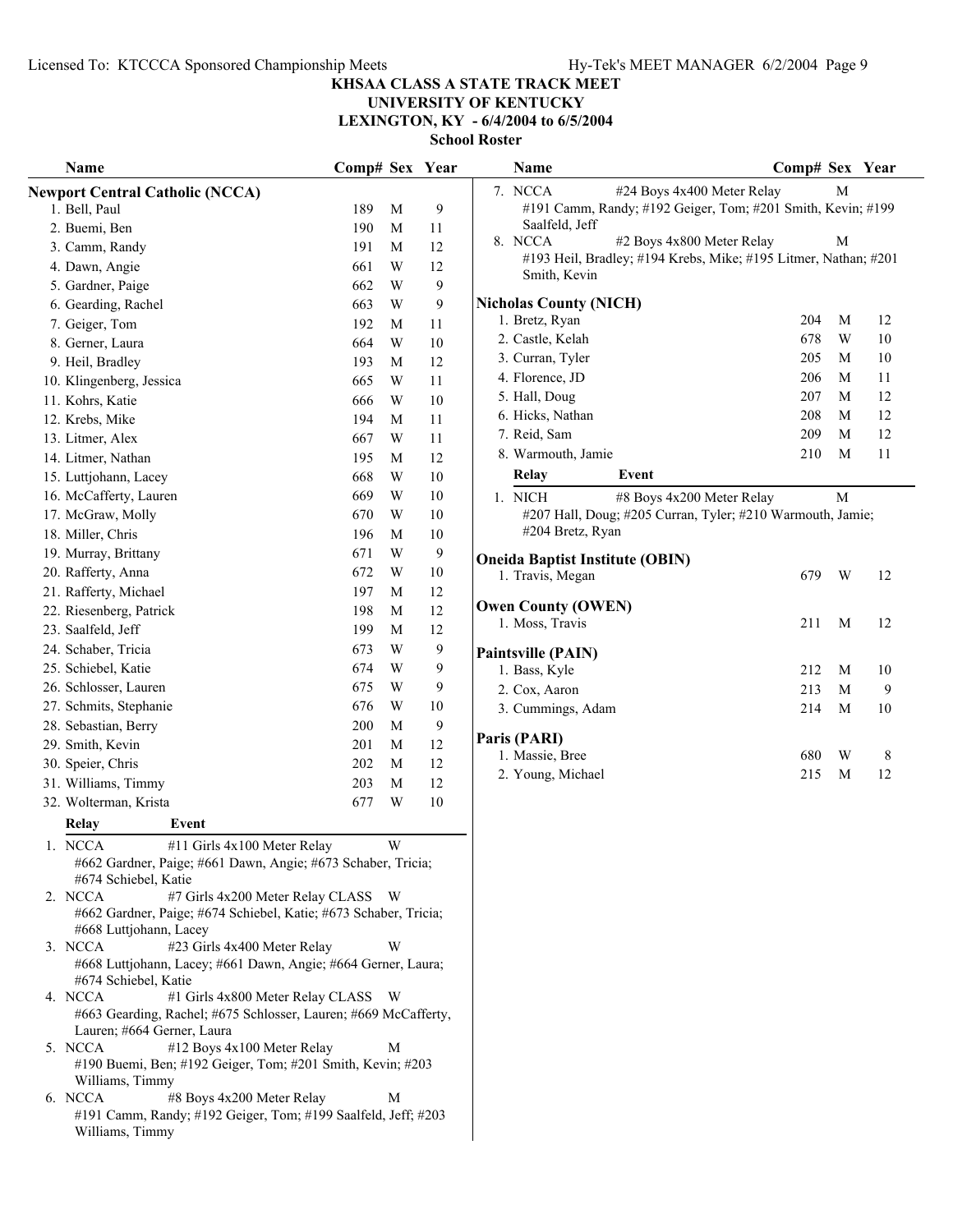# **UNIVERSITY OF KENTUCKY**

**LEXINGTON, KY - 6/4/2004 to 6/5/2004**

| Name                                                                                         | Comp# Sex Year |   |             | Name                                                                               | Comp# Sex Year |        |          |  |
|----------------------------------------------------------------------------------------------|----------------|---|-------------|------------------------------------------------------------------------------------|----------------|--------|----------|--|
| Pikeville (PIKE)                                                                             |                |   |             | 8. PIKE<br>#2 Boys 4x800 Meter Relay                                               |                | M      |          |  |
| 1. Adkins, Brandon                                                                           | 216            | M | 10          | #216 Adkins, Brandon; #226 Robertson, Chance; #222 Marondo,                        |                |        |          |  |
| 2. Cecil, Erica                                                                              | 681            | W | $\,$ 8 $\,$ | Jett; #232 Wheat, Seth                                                             |                |        |          |  |
| 3. Champlin, Tim                                                                             | 217            | M | 10          | <b>Providence (PROV)</b>                                                           |                |        |          |  |
| 4. Cline, Aylssa                                                                             | 682            | W | 10          | 1. Scheer, Carl                                                                    | 233            | M      | 12       |  |
| 5. Combs, Elizabeth                                                                          | 683            | W | 12          |                                                                                    |                |        |          |  |
| 6. Demarest, Adrienne                                                                        | 684            | W | 11          | <b>Raceland (RACE)</b>                                                             |                |        |          |  |
| 7. Deskins, Amanda                                                                           | 685            | W | 12          | 1. Adkins, Josh                                                                    | 234            | M      | 12       |  |
| 8. Dye, Sarah Beth                                                                           | 686            | W | 12          | 2. Bonzo, Jeremy                                                                   | 235            | M      | 12       |  |
| 9. Elkins, Brian                                                                             | 218            | M | 11          | 3. Colegrove, Les                                                                  | 236            | M      | 12       |  |
| 10. Francisco, Anne Sydney                                                                   | 687            | W | 11          | 4. Epling, Brandon                                                                 | 237            | M      | 12       |  |
| 11. Huffman, Chase                                                                           | 219            | M | $10\,$      | 5. Frisby, Anthony                                                                 | 238            | M      | 12       |  |
| 12. Joyce, Bailey                                                                            | 688            | W | 10          | 6. Holbrook, Ian                                                                   | 239            | M      | 11       |  |
| 13. Lewis, McKenzie                                                                          | 689            | W | 9           | 7. King, Kayla                                                                     | 694            | W      | 12       |  |
| 14. Lindsey, Weston                                                                          | 220            | M | 8           | 8. Sammons, Josh                                                                   | 240            | M      | 12       |  |
| 15. Lockhart, William                                                                        | 221            | M | 10          | 9. Smith, Josh                                                                     | 241            | M      | 10       |  |
| 16. Marondo, Jett                                                                            | 222            | M | 11          | 10. Tolliver, Thomas                                                               | 242            | M      | 10       |  |
| 17. Marondo, Sam                                                                             | 223            | M | 9           | 11. Watts, Daniel                                                                  | 243            | M      | 11       |  |
| 18. McCoy, Lauren                                                                            | 690            | W | 12          | 12. Watts, Logan                                                                   | 244            | M      | $\,8\,$  |  |
| 19. Perry, Jonathan                                                                          | 224            | M | 11          | Relay<br>Event                                                                     |                |        |          |  |
| 20. Potter, Joe                                                                              | 225            | M | 10          | 1. RACE<br>#24 Boys 4x400 Meter Relay                                              |                | M      |          |  |
| 21. Robertson, Chance                                                                        | 226            | M | $10\,$      | #243 Watts, Daniel; #238 Frisby, Anthony; #236 Colegrove, Les;                     |                |        |          |  |
| 22. Robinson, Christina                                                                      | 691            | W | 6           | #242 Tolliver, Thomas                                                              |                |        |          |  |
| 23. Robinson, Weston                                                                         | 227            | M | 10          | 2. RACE<br>#2 Boys 4x800 Meter Relay                                               |                | M      |          |  |
| 24. Rogers, Halie                                                                            | 692            | W | 11          | #242 Tolliver, Thomas; #243 Watts, Daniel; #236 Colegrove, Les;                    |                |        |          |  |
| 25. Scott, John                                                                              | 228            | M | $10\,$      | #235 Bonzo, Jeremy                                                                 |                |        |          |  |
| 26. Shull, Madison                                                                           | 693            | W | 6           | <b>Red Bird (REDB)</b>                                                             |                |        |          |  |
| 27. Stanley, Aaron                                                                           | 229            | M | $10\,$      | 1. Daniels, Jason                                                                  | 245            | M      | 12       |  |
| 28. Sword, Derek                                                                             | 230            | M | $12\,$      |                                                                                    |                |        |          |  |
| 29. Tackett, Micheal                                                                         | 231            | M | 11          | <b>Rose Hill Christian (ROSE)</b><br>1. Bush, Johnny                               | 246            | M      | 7        |  |
| 30. Wheat, Seth                                                                              | 232            | M | $10\,$      | 2. Caldwell, Michah                                                                | 695            | W      |          |  |
|                                                                                              |                |   |             | 3. Chinn, David                                                                    |                |        | 12<br>10 |  |
| <b>Relay</b><br>Event                                                                        |                |   |             | 4. Hamilton, Alison                                                                | 247<br>696     | M<br>W |          |  |
| 1. PIKE<br>#11 Girls 4x100 Meter Relay                                                       |                | W |             | 5. LoVette, Daniel                                                                 |                | M      | 8<br>9   |  |
| #688 Joyce, Bailey; #692 Rogers, Halie; #687 Francisco, Anne                                 |                |   |             |                                                                                    | 248            |        |          |  |
| Sydney; #685 Deskins, Amanda<br>#7 Girls 4x200 Meter Relay CLASS W<br>2. PIKE                |                |   |             | 6. Maynard, Sally                                                                  | 697            | W      | 11       |  |
| #683 Combs, Elizabeth; #692 Rogers, Halie; #682 Cline, Aylssa;                               |                |   |             | 7. Prince, Amber                                                                   | 698            | W      | 12       |  |
| #688 Joyce, Bailey                                                                           |                |   |             | 8. Queen, Emily                                                                    | 699            | W      | 9        |  |
| 3. PIKE<br>#23 Girls 4x400 Meter Relay                                                       |                | W |             | 9. Riddle, Matthew                                                                 | 249            | M      | 11       |  |
| #684 Demarest, Adrienne; #686 Dye, Sarah Beth; #683 Combs,                                   |                |   |             | 10. Robinson, Austin                                                               | 250            | M      | 9        |  |
| Elizabeth; #690 McCoy, Lauren                                                                |                |   |             | 11. Spradlin, Katy                                                                 | 700            | W      | 10       |  |
| #1 Girls 4x800 Meter Relay CLASS W<br>4. PIKE                                                |                |   |             | 12. Taylor, Travis                                                                 | 251            | M      | 9        |  |
| #683 Combs, Elizabeth; #686 Dye, Sarah Beth; #684 Demarest,<br>Adrienne; #693 Shull, Madison |                |   |             | Relay<br>Event                                                                     |                |        |          |  |
| #12 Boys 4x100 Meter Relay<br>5. PIKE                                                        |                | M |             | 1. ROSE<br>#11 Girls 4x100 Meter Relay                                             |                | W      |          |  |
| #227 Robinson, Weston; #219 Huffman, Chase; #230 Sword,                                      |                |   |             | #697 Maynard, Sally; #696 Hamilton, Alison; #700 Spradlin, Katy;                   |                |        |          |  |
| Derek; #232 Wheat, Seth                                                                      |                |   |             | #699 Queen, Emily                                                                  |                |        |          |  |
| 6. PIKE<br>#8 Boys 4x200 Meter Relay                                                         |                | М |             | 2. ROSE<br>#2 Boys 4x800 Meter Relay                                               |                | M      |          |  |
| #219 Huffman, Chase; #227 Robinson, Weston; #217 Champlin,                                   |                |   |             | #248 LoVette, Daniel; #247 Chinn, David; #246 Bush, Johnny;<br>#251 Taylor, Travis |                |        |          |  |
| Tim; #232 Wheat, Seth                                                                        |                |   |             |                                                                                    |                |        |          |  |
| #24 Boys 4x400 Meter Relay<br>7. PIKE                                                        |                | M |             |                                                                                    |                |        |          |  |
| #221 Lockhart, William; #227 Robinson, Weston; #229 Stanley,<br>Aaron; #223 Marondo, Sam     |                |   |             |                                                                                    |                |        |          |  |
|                                                                                              |                |   |             |                                                                                    |                |        |          |  |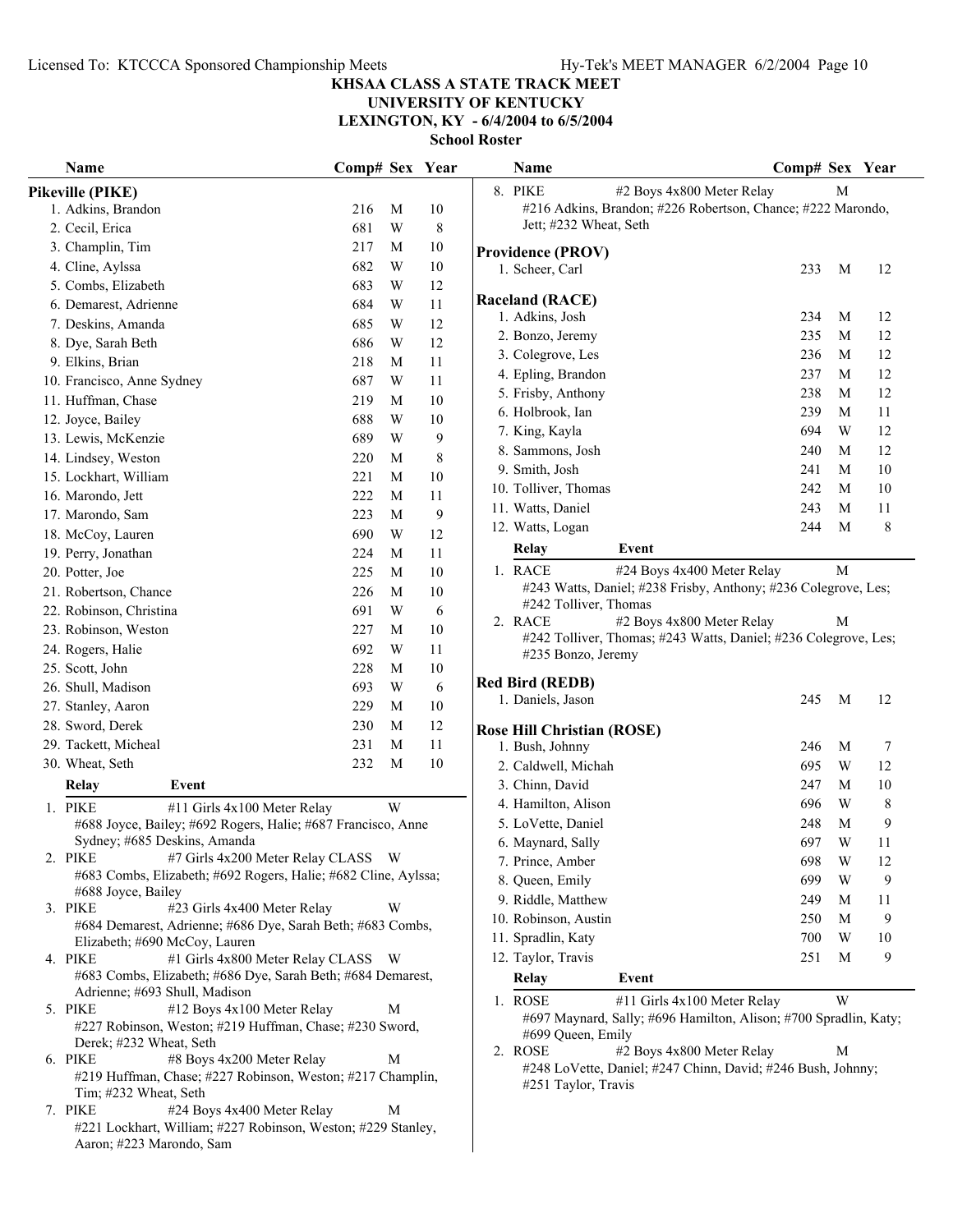# **UNIVERSITY OF KENTUCKY**

**LEXINGTON, KY - 6/4/2004 to 6/5/2004**

**School Roster**

| Name                                                                                                                              | Comp# Sex Year |   |         | Name         | Comp# Sex Year                                               |
|-----------------------------------------------------------------------------------------------------------------------------------|----------------|---|---------|--------------|--------------------------------------------------------------|
| <b>Russellville (RVIL)</b>                                                                                                        |                |   |         | 2. SOME      | #8 Boys 4x200 Meter Relay<br>M                               |
| 1. Allison, Gentry                                                                                                                | 252            | M | 9       |              | #261 Cupac, Bosko; #263 El-Kalliny, Yasser; #264 El-Nagger,  |
| 2. Browder, Cerria                                                                                                                | 701            | W | 12      |              | Ahmad; #266 Newell, Scotty                                   |
| 3. Danrdige, Antoinette                                                                                                           | 702            | W | 11      | 3. SOME      | #24 Boys 4x400 Meter Relay<br>M                              |
| 4. Danridge, Shonay                                                                                                               | 703            | W | 10      |              | #261 Cupac, Bosko; #264 El-Nagger, Ahmad; #266 Newell,       |
| 5. Elam, Chloe                                                                                                                    | 704            | W | 9       | 4. SOME      | Scotty; #272 Wilson, Eric<br>#2 Boys 4x800 Meter Relay<br>M  |
| 6. Gordon, Travelis                                                                                                               | 253            | M | 12      |              | #268 Patterson, JP; #260 Brown, Alex; #262 Ejiri, Sora; #272 |
| 7. Hampton, Chris                                                                                                                 | 254            | M | 11      | Wilson, Eric |                                                              |
| 8. Hampton, Dontray                                                                                                               | 255            | M | 11      |              |                                                              |
| 9. Hamton, Isaiah                                                                                                                 | 256            | M | $8\,$   |              |                                                              |
| 10. Jones, Loreal                                                                                                                 | 705            | W | 11      |              |                                                              |
| 11. Posey, Quinsha                                                                                                                | 706            | W | 9       |              |                                                              |
| 12. Smith, Anthony                                                                                                                | 257            | M | 12      |              |                                                              |
| 13. Sydnor, Dustin                                                                                                                | 258            | M | $\,8\,$ |              |                                                              |
| 14. Sydnor, Von                                                                                                                   | 707            | W | 12      |              |                                                              |
| Event<br><b>Relay</b>                                                                                                             |                |   |         |              |                                                              |
| 1. RVIL<br>#11 Girls 4x100 Meter Relay                                                                                            |                | W |         |              |                                                              |
| #706 Posey, Quinsha; #703 Danridge, Shonay; #702 Danrdige,                                                                        |                |   |         |              |                                                              |
| Antoinette; #707 Sydnor, Von<br>#7 Girls 4x200 Meter Relay CLASS W<br>2. RVIL                                                     |                |   |         |              |                                                              |
| #705 Jones, Loreal; #702 Danrdige, Antoinette; #703 Danridge,                                                                     |                |   |         |              |                                                              |
| Shonay; #707 Sydnor, Von                                                                                                          |                |   |         |              |                                                              |
| 3. RVIL<br>#12 Boys 4x100 Meter Relay                                                                                             |                | M |         |              |                                                              |
| #254 Hampton, Chris; #253 Gordon, Travelis; #257 Smith,                                                                           |                |   |         |              |                                                              |
| Anthony; #256 Hamton, Isaiah                                                                                                      |                |   |         |              |                                                              |
| 4. RVIL<br>#24 Boys 4x400 Meter Relay<br>#254 Hampton, Chris; #253 Gordon, Travelis; #256 Hamton,<br>Isaiah; #252 Allison, Gentry |                | M |         |              |                                                              |
|                                                                                                                                   |                |   |         |              |                                                              |
| <b>Somerset (SOME)</b><br>1. Adkins, Chris                                                                                        | 259            | M | 12      |              |                                                              |
| 2. Brown, Alex                                                                                                                    | 260            | M | 12      |              |                                                              |
| 3. Cowan, Caiti                                                                                                                   | 708            | W | 9       |              |                                                              |
| 4. Cupac, Bosko                                                                                                                   | 261            | M | 12      |              |                                                              |
| 5. Ejiri, Sora                                                                                                                    | 262            | M | 12      |              |                                                              |
| 6. El-Kalliny, Yasser                                                                                                             | 263            | M | 12      |              |                                                              |
| 7. El-Nagger, Ahmad                                                                                                               | 264            | M | 12      |              |                                                              |
| 8. Hatano, Anna                                                                                                                   | 709            | W | 11      |              |                                                              |
| 9. Jamison, Ryan                                                                                                                  | 265            | M | 11      |              |                                                              |
| 10. Kerr, Hillary                                                                                                                 | 710            | W | 8       |              |                                                              |
| 11. Newell, Scotty                                                                                                                | 266            | M | 10      |              |                                                              |
| 12. Norman, Ray                                                                                                                   | 267            | M | 10      |              |                                                              |
| 13. Patterson, JP                                                                                                                 | 268            | M | 9       |              |                                                              |
| 14. Pence, Josh                                                                                                                   | 269            | M | 10      |              |                                                              |
| 15. Randall, Heath                                                                                                                | 270            | M | 12      |              |                                                              |
| 16. Tucker, Neil                                                                                                                  | 271            | M | 12      |              |                                                              |
| 17. Wilson, Eric                                                                                                                  | 272            | M | 10      |              |                                                              |
| 18. Ybanez, Jeffrey                                                                                                               | 273            | M | 10      |              |                                                              |
|                                                                                                                                   |                |   |         |              |                                                              |
| <b>Relay</b><br>Event                                                                                                             |                |   |         |              |                                                              |
| 1. SOME<br>#12 Boys 4x100 Meter Relay<br>$\#261$ Cunac, Bosko: $\#263$ El-Kalliny, Vasser: $\#264$ El-Nagger                      |                | M |         |              |                                                              |

#261 Cupac, Bosko; #263 El-Kalliny, Yasser; #264 El-Nagger, Ahmad; #265 Jamison, Ryan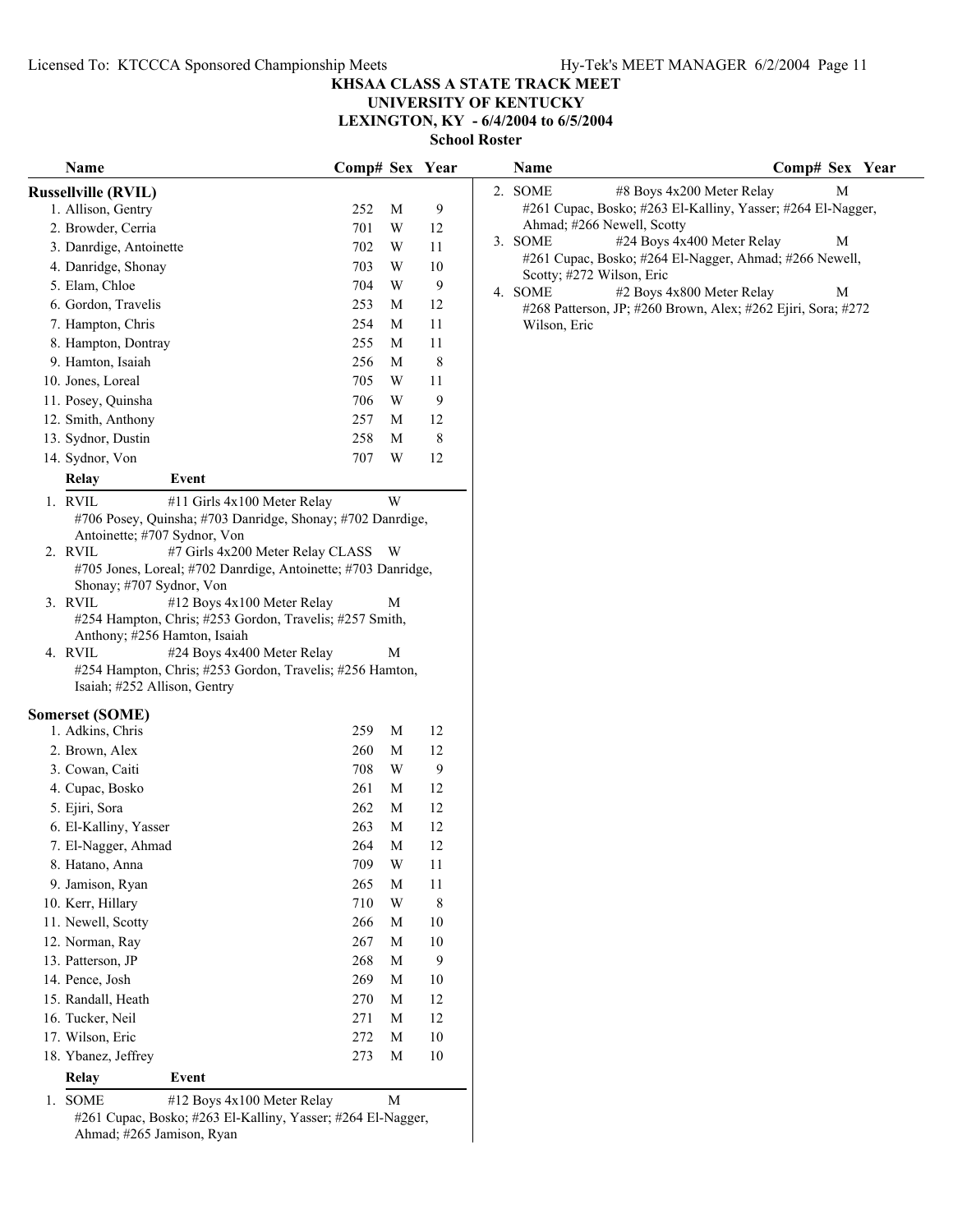## **UNIVERSITY OF KENTUCKY**

**LEXINGTON, KY - 6/4/2004 to 6/5/2004**

| Name                                                                                 | Comp# Sex Year |                         |        | Name                                                                                                   | Comp# Sex Year |   |             |
|--------------------------------------------------------------------------------------|----------------|-------------------------|--------|--------------------------------------------------------------------------------------------------------|----------------|---|-------------|
| <b>St. Henry (STH)</b>                                                               |                |                         |        | 5. Dunlap, Claire                                                                                      | 730            | W | 9           |
| 1. Andrea, Price                                                                     | 711            | W                       | 10     | 6. Erickson, Jonathan                                                                                  | 286            | M | 12          |
| 2. Beck, Annie                                                                       | 712            | W                       | 12     | 7. Kautz, Charlie                                                                                      | 287            | M | 11          |
| 3. Bieger, Reggie                                                                    | 274            | M                       | 10     | 8. Shoulta, Katherine                                                                                  | 731            | W | $\tau$      |
| 4. Bird, Kasey                                                                       | 713            | $\ensuremath{\text{W}}$ | 12     | 9. Shoulta, Matthew                                                                                    | 288            | M | 11          |
| 5. Brady, Nick                                                                       | 275            | M                       | 11     | 10. Tincher, Kyle                                                                                      | 289            | M | 8           |
| 6. Cahill, Matt                                                                      | 276            | M                       | $10\,$ | 11. Warren, Olivia                                                                                     | 732            | W | $\sqrt{6}$  |
| 7. Cox, Tommy                                                                        | 277            | M                       | $10\,$ | 12. Wright, Nick                                                                                       | 290            | M | 12          |
| 8. Davis, Ally                                                                       | 714            | $\ensuremath{\text{W}}$ | 12     | Relay<br>Event                                                                                         |                |   |             |
| 9. Davis, Lindsay                                                                    | 715            | $\ensuremath{\text{W}}$ | 11     | 1. STM<br>#1 Girls 4x800 Meter Relay CLASS                                                             |                | W |             |
| 10. Dooley, Megan                                                                    | 716            | W                       | 10     | #727 Anderson, Bridget; #728 Bussey, Samantha; #729 Colgan,                                            |                |   |             |
| 11. Fette, Emily                                                                     | 717            | W                       | 9      | Jennifer; #730 Dunlap, Claire                                                                          |                |   |             |
| 12. Fette, Pat                                                                       | 278            | M                       | 12     | #2 Boys 4x800 Meter Relay<br>2. STM                                                                    |                | М |             |
| 13. Grill, Travis                                                                    | 279            | M                       | 10     | #285 Bishop, Max; #286 Erickson, Jonathan; #288 Shoulta,                                               |                |   |             |
| 14. Hedrick, Ashley                                                                  | 718            | W                       | 11     | Matthew; #287 Kautz, Charlie                                                                           |                |   |             |
| 15. Hentz, Courtney                                                                  | 719            | $\ensuremath{\text{W}}$ | 10     | <b>Todd County Central (TOCC)</b>                                                                      |                |   |             |
| 16. Kennedy, Amanda                                                                  | 720            | W                       | 11     | 1. Campbell, Todd                                                                                      | 291            | M | 9           |
| 17. Krummen, Michael                                                                 | 280            | M                       | 11     | 2. Clements, Antonio                                                                                   | 292            | M | 9           |
| 18. Lageman, Rachel                                                                  | 721            | $\ensuremath{\text{W}}$ | 12     | 3. Linville, Loren                                                                                     | 293            | M | 10          |
| 19. Lenhof, Lindsay                                                                  | 722            | W                       | 12     | 4. Manica, Chaning                                                                                     | 294            | M | 12          |
| 20. Navaro, Nate                                                                     | 281            | M                       | 12     | 5. Ross, Lucas                                                                                         | 295            | M | 9           |
| 21. Robinson, Greg                                                                   | 282            | M                       | 11     | 6. Walton, Ryan                                                                                        | 296            | M | 12          |
| 22. Rogers, Kevin                                                                    | 283            | M                       | 12     | Event                                                                                                  |                |   |             |
| 23. Sieimer, Jenna                                                                   | 723            | $\ensuremath{\text{W}}$ | 10     | Relay                                                                                                  |                |   |             |
| 24. Soper, David                                                                     | 284            | M                       | $10\,$ | 1. TOCC<br>#8 Boys 4x200 Meter Relay                                                                   |                | M |             |
| 25. Spare, Stephanie                                                                 | 724            | W                       | 11     | #296 Walton, Ryan; #294 Manica, Chaning; #291 Campbell, Todd<br>#292 Clements, Antonio                 |                |   |             |
| 26. Teipel, Stacie                                                                   | 725            | $\ensuremath{\text{W}}$ | $10\,$ |                                                                                                        |                |   |             |
| 27. Torbeck, Krista                                                                  | 726            | $\ensuremath{\text{W}}$ | 12     | <b>Trigg County (TRIG)</b>                                                                             |                |   |             |
| <b>Relay</b><br>Event                                                                |                |                         |        | 1. Acree, Dennis                                                                                       | 297            | M | 11          |
|                                                                                      |                |                         |        | 2. Acree, Greg                                                                                         | 298            | M | 10          |
| 1. STH<br>#11 Girls 4x100 Meter Relay                                                |                | W                       |        | 3. Bolton, Dane                                                                                        | 299            | M | 10          |
| #711 Andrea, Price; #724 Spare, Stephanie; #713 Bird, Kasey;<br>#722 Lenhof, Lindsay |                |                         |        | 4. Cavanaugh, D'Angelo                                                                                 | 300            | M | 12          |
| #7 Girls 4x200 Meter Relay CLASS W<br>2. STH                                         |                |                         |        | 5. Diggs, Trey                                                                                         | 301            | М | 11          |
| #711 Andrea, Price; #724 Spare, Stephanie; #712 Beck, Annie;                         |                |                         |        | 6. Mayes, Scott                                                                                        | 302            | M | $\,$ 8 $\,$ |
| #722 Lenhof, Lindsay                                                                 |                |                         |        | 7. Mosely, Michael                                                                                     | 303            | M | 11          |
| #23 Girls 4x400 Meter Relay<br>3. STH                                                |                | W                       |        | 8. Russell, Frank                                                                                      | 304            | M | 11          |
| #716 Dooley, Megan; #723 Sieimer, Jenna; #713 Bird, Kasey; #712                      |                |                         |        | 9. Smithers, Stephan                                                                                   | 305            | M | 10          |
| Beck, Annie                                                                          |                |                         |        | 10. Wadlington, Steven                                                                                 | 306            | M | 11          |
| #1 Girls 4x800 Meter Relay CLASS W<br>4. STH                                         |                |                         |        | 11. Whitlock, Sharda                                                                                   | 733            | W | 12          |
| #717 Fette, Emily; #716 Dooley, Megan; #712 Beck, Annie; #723<br>Sieimer, Jenna      |                |                         |        | 12. Wilson, Jon                                                                                        | 307            | M | 9           |
| #24 Boys 4x400 Meter Relay<br>5. STH                                                 |                | M                       |        | 13. Woodall, Sarah                                                                                     | 734            | W | 9           |
| #281 Navaro, Nate; #278 Fette, Pat; #277 Cox, Tommy; #284                            |                |                         |        | 14. Woods, Rick                                                                                        | 308            | M | 10          |
| Soper, David                                                                         |                |                         |        | Relay<br>Event                                                                                         |                |   |             |
| 6. STH<br>#2 Boys 4x800 Meter Relay                                                  |                | M                       |        | 1. TRIG<br>#12 Boys 4x100 Meter Relay                                                                  |                | М |             |
| #278 Fette, Pat; #274 Bieger, Reggie; #275 Brady, Nick; #282                         |                |                         |        | #297 Acree, Dennis; #301 Diggs, Trey; #304 Russell, Frank; #307                                        |                |   |             |
| Robinson, Greg                                                                       |                |                         |        | Wilson, Jon                                                                                            |                |   |             |
| <b>St. Mary (STM)</b>                                                                |                |                         |        | 2. TRIG<br>#8 Boys 4x200 Meter Relay                                                                   |                | М |             |
| 1. Anderson, Bridget                                                                 | 727            | W                       | 11     | #297 Acree, Dennis; #301 Diggs, Trey; #300 Cavanaugh,                                                  |                |   |             |
| 2. Bishop, Max                                                                       | 285            | M                       | 11     | D'Angelo; #304 Russell, Frank                                                                          |                |   |             |
| 3. Bussey, Samantha                                                                  | 728            | W                       | 10     | 3. TRIG<br>#24 Boys 4x400 Meter Relay<br>#297 Acree, Dennis; #305 Smithers, Stephan; #301 Diggs, Trey; |                | M |             |
| 4. Colgan, Jennifer                                                                  | 729            | W                       | 11     | $#298$ Acree. Greg                                                                                     |                |   |             |

| IAUƏLLI |                                                                                                                                                              |           |   |      |
|---------|--------------------------------------------------------------------------------------------------------------------------------------------------------------|-----------|---|------|
|         | Name                                                                                                                                                         | Comp# Sex |   | Year |
|         | 5. Dunlap, Claire                                                                                                                                            | 730       | W | 9    |
|         | 6. Erickson, Jonathan                                                                                                                                        | 286       | М | 12   |
|         | 7. Kautz, Charlie                                                                                                                                            | 287       | М | 11   |
|         | 8. Shoulta, Katherine                                                                                                                                        | 731       | W | 7    |
|         | 9. Shoulta, Matthew                                                                                                                                          | 288       | M | 11   |
|         | 10. Tincher, Kyle                                                                                                                                            | 289       | М | 8    |
|         | 11. Warren, Olivia                                                                                                                                           | 732       | W | 6    |
|         | 12. Wright, Nick                                                                                                                                             | 290       | М | 12   |
|         | Event<br><b>Relay</b>                                                                                                                                        |           |   |      |
| 1.      | <b>STM</b><br>#1 Girls 4x800 Meter Relay CLASS<br>#727 Anderson, Bridget; #728 Bussey, Samantha; #729 Colgan,<br>Jennifer; #730 Dunlap, Claire<br><b>STM</b> |           | W |      |
| 2.      | #2 Boys 4x800 Meter Relay<br>#285 Bishop, Max; #286 Erickson, Jonathan; #288 Shoulta,<br>Matthew; #287 Kautz, Charlie                                        |           | М |      |
|         | <b>Todd County Central (TOCC)</b>                                                                                                                            |           |   |      |
|         | 1. Campbell, Todd                                                                                                                                            | 291       | М | 9    |
|         | 2. Clements, Antonio                                                                                                                                         | 292       | М | 9    |
|         | 3. Linville, Loren                                                                                                                                           | 293       | M | 10   |
|         | 4. Manica, Chaning                                                                                                                                           | 294       | М | 12   |
|         | 5. Ross, Lucas                                                                                                                                               | 295       | М | 9    |
|         | 6. Walton, Ryan                                                                                                                                              | 296       | М | 12   |
|         | <b>Relay</b><br>Event                                                                                                                                        |           |   |      |
| 1.      | <b>TOCC</b><br>#8 Boys 4x200 Meter Relay<br>#296 Walton, Ryan; #294 Manica, Chaning; #291 Campbell, Todd;<br>#292 Clements, Antonio                          |           | М |      |
|         | <b>Trigg County (TRIG)</b><br>1. Acree, Dennis                                                                                                               | 297       | М | 11   |
|         | 2. Acree, Greg                                                                                                                                               | 298       | М | 10   |
|         | 3. Bolton, Dane                                                                                                                                              | 299       | М | 10   |
|         | 4. Cavanaugh, D'Angelo                                                                                                                                       | 300       | M | 12   |
|         | 5. Diggs, Trey                                                                                                                                               | 301       | M | 11   |
|         | 6. Mayes, Scott                                                                                                                                              | 302       | М | 8    |
|         | 7. Mosely, Michael                                                                                                                                           | 303       | М | 11   |
|         | 8. Russell, Frank                                                                                                                                            | 304       | M | 11   |
|         | 9. Smithers, Stephan                                                                                                                                         | 305       | М | 10   |
|         | 10. Wadlington, Steven                                                                                                                                       | 306       | M | 11   |
|         | 11. Whitlock, Sharda                                                                                                                                         | 733       | W | 12   |
|         | 12. Wilson, Jon                                                                                                                                              | 307       | M | 9    |
|         | 13. Woodall, Sarah                                                                                                                                           | 734       | W | 9    |
|         | 14. Woods, Rick                                                                                                                                              | 308       | М | 10   |
|         | Event<br>Relay                                                                                                                                               |           |   |      |
| 1.      | <b>TRIG</b><br>#12 Boys 4x100 Meter Relay<br>#297 Acree, Dennis; #301 Diggs, Trey; #304 Russell, Frank; #307<br>Wilson, Jon                                  |           | М |      |
| 2.      | <b>TRIG</b><br>#8 Boys 4x200 Meter Relay<br>#297 Acree, Dennis; #301 Diggs, Trey; #300 Cavanaugh,<br>D'Angelo; #304 Russell, Frank                           |           | М |      |
| 3.      | <b>TRIG</b><br>#24 Boys 4x400 Meter Relay<br>#297 Acree, Dennis; #305 Smithers, Stephan; #301 Diggs, Trey;<br>#298 Acree, Greg                               |           | М |      |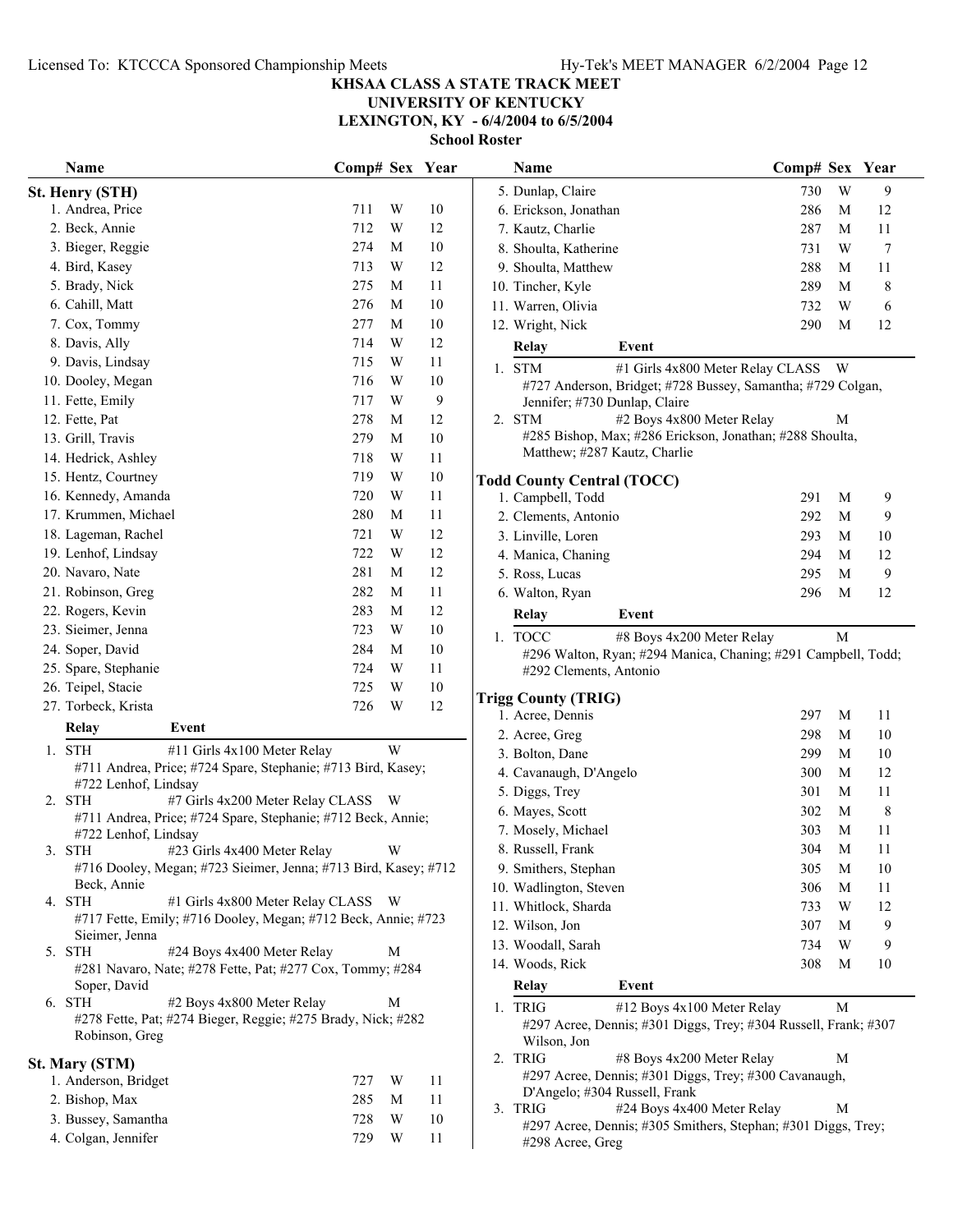**UNIVERSITY OF KENTUCKY**

**LEXINGTON, KY - 6/4/2004 to 6/5/2004**

| Name                                                                                                     | Comp# Sex Year |                         |           | Name                | Comp# Sex Year     |
|----------------------------------------------------------------------------------------------------------|----------------|-------------------------|-----------|---------------------|--------------------|
| Villa Madonna (VILL)                                                                                     |                |                         |           | 1. Etienne, Jessica | W<br>747<br>9      |
| 1. Bokelman, Zack                                                                                        | 309            | M                       | 12        | 2. Moore, Courtney  | 748<br>W<br>$10\,$ |
| 2. Diaz del Castillo, Felipe                                                                             | 310            | M                       | 11        |                     |                    |
| 3. Gibson, Mike                                                                                          | 311            | M                       | 12        |                     |                    |
| 4. Klare, Joey                                                                                           | 312            | M                       | 12        |                     |                    |
| 5. Schworer, Alex                                                                                        | 313            | $\mathbf M$             | 12        |                     |                    |
| 6. Snyder, Brittany                                                                                      | 735            | W                       | $\,$ $\,$ |                     |                    |
| 7. Weber, Mike                                                                                           | 314            | M                       | 11        |                     |                    |
| <b>Relay</b><br>Event                                                                                    |                |                         |           |                     |                    |
| 1. VILL<br>#12 Boys 4x100 Meter Relay                                                                    |                | M                       |           |                     |                    |
| #312 Klare, Joey; #314 Weber, Mike; #309 Bokelman, Zack; #311<br>Gibson, Mike                            |                |                         |           |                     |                    |
| Walton-Verona (WALT)                                                                                     |                |                         |           |                     |                    |
| 1. O'Reilly, Will                                                                                        | 315            | M                       | 12        |                     |                    |
|                                                                                                          |                |                         |           |                     |                    |
| Williamsburg (WBUR)<br>1. Ayers, Tyler                                                                   | 316            | M                       | 11        |                     |                    |
| 2. Barton, Brett                                                                                         | 317            | $\mathbf M$             | 12        |                     |                    |
| 3. Barton, Danni                                                                                         | 736            | W                       | $10\,$    |                     |                    |
| 4. Bryant, Nicole                                                                                        | 737            | W                       | 11        |                     |                    |
| 5. Day, Alex                                                                                             | 318            | M                       | 11        |                     |                    |
| 6. Fish, Sally                                                                                           | 738            | W                       | 11        |                     |                    |
| 7. Gibbs, Beth                                                                                           | 739            | W                       | 11        |                     |                    |
| 8. Hamblin, Chase                                                                                        | 319            | M                       | 9         |                     |                    |
| 9. Harris, Tyler                                                                                         | 320            | M                       | 11        |                     |                    |
| 10. Hill, Will                                                                                           | 321            | M                       | 11        |                     |                    |
| 11. Jones, Matt                                                                                          | 322            | M                       | 11        |                     |                    |
| 12. Karr, Chelsey                                                                                        | 740            | W                       | 11        |                     |                    |
| 13. Moses, Chris                                                                                         | 323            | M                       | 11        |                     |                    |
| 14. Moses, Christy                                                                                       | 741            | W                       | $10\,$    |                     |                    |
| 15. Prindle, Angela                                                                                      | 742            | W                       | 10        |                     |                    |
| 16. Renfro, William                                                                                      | 324            | M                       | 11        |                     |                    |
| 17. Stanfill, Shannon                                                                                    | 743            | W                       | 11        |                     |                    |
| 18. Trett, Afton                                                                                         | 744            | W                       | $10\,$    |                     |                    |
| 19. Trett, Justin                                                                                        | 325            | $\mathbf M$             | 11        |                     |                    |
| 20. White, Erin                                                                                          | 745            | $\ensuremath{\text{W}}$ | $10\,$    |                     |                    |
| 21. Woods, Brenda                                                                                        | 746            | W                       | 11        |                     |                    |
| Event<br>Relay                                                                                           |                |                         |           |                     |                    |
| #11 Girls 4x100 Meter Relay<br>1. WBUR<br>#743 Stanfill, Shannon; #745 White, Erin; #741 Moses, Christy; |                | W                       |           |                     |                    |
| #737 Bryant, Nicole                                                                                      |                |                         |           |                     |                    |
| #7 Girls 4x200 Meter Relay CLASS W<br>2. WBUR                                                            |                |                         |           |                     |                    |
| #743 Stanfill, Shannon; #739 Gibbs, Beth; #737 Bryant, Nicole;                                           |                |                         |           |                     |                    |
| #745 White, Erin<br>3. WBUR<br>#12 Boys 4x100 Meter Relay                                                |                | M                       |           |                     |                    |
| #321 Hill, Will; #325 Trett, Justin; #319 Hamblin, Chase; #317                                           |                |                         |           |                     |                    |
| Barton, Brett                                                                                            |                |                         |           |                     |                    |
| 4. WBUR<br>#8 Boys 4x200 Meter Relay                                                                     |                | $\mathbf M$             |           |                     |                    |
| #317 Barton, Brett; #321 Hill, Will; #325 Trett, Justin; #322 Jones,<br>Matt                             |                |                         |           |                     |                    |
| <b>Wolfe County (WOLF)</b>                                                                               |                |                         |           |                     |                    |